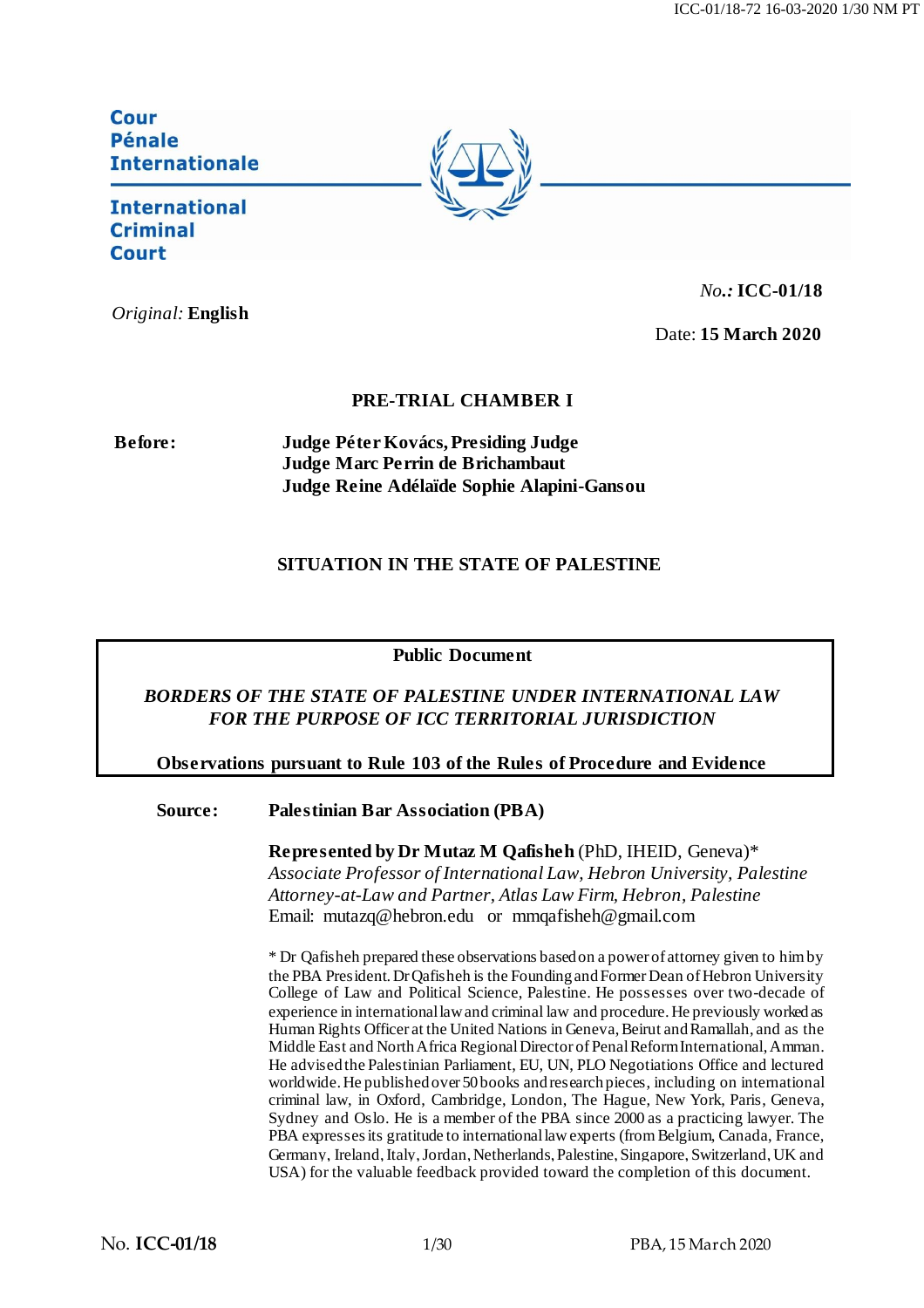**Document to be notified in accordance with regulation 31 of the** *Regulations of the Court* **to:**

**The Office of the Prosecutor** Ms Fatou Bensouda, Prosecutor Mr James Stewart, Deputy Prosecutor **Counsel for the Defence**

| <b>Legal Representatives of the Victims</b>                     | <b>Legal Representatives of the Applicants</b>                |
|-----------------------------------------------------------------|---------------------------------------------------------------|
| <b>Unrepresented Victims</b>                                    | <b>Unrepresented Applicants</b><br>(Participation/Reparation) |
| The Office of Public Counsel for Victims<br>Ms Paolina Massidda | The Office of Public Counsel for the<br><b>Defence</b>        |
| <b>States' Representatives</b><br>Ministry of Foreign Affairs   | <b>Amicus Curiae</b><br>Amici Curiae                          |

#### **REGISTRY**

State of Palestine

**Registrar** Mr Peter Lewis **Counsel Support Section**

**Victims and Witnesses Unit** Mr Nigel Verrill

**Detention Section**

**Victims Participation and Reparations Section** Mr Philipp Ambach, Chief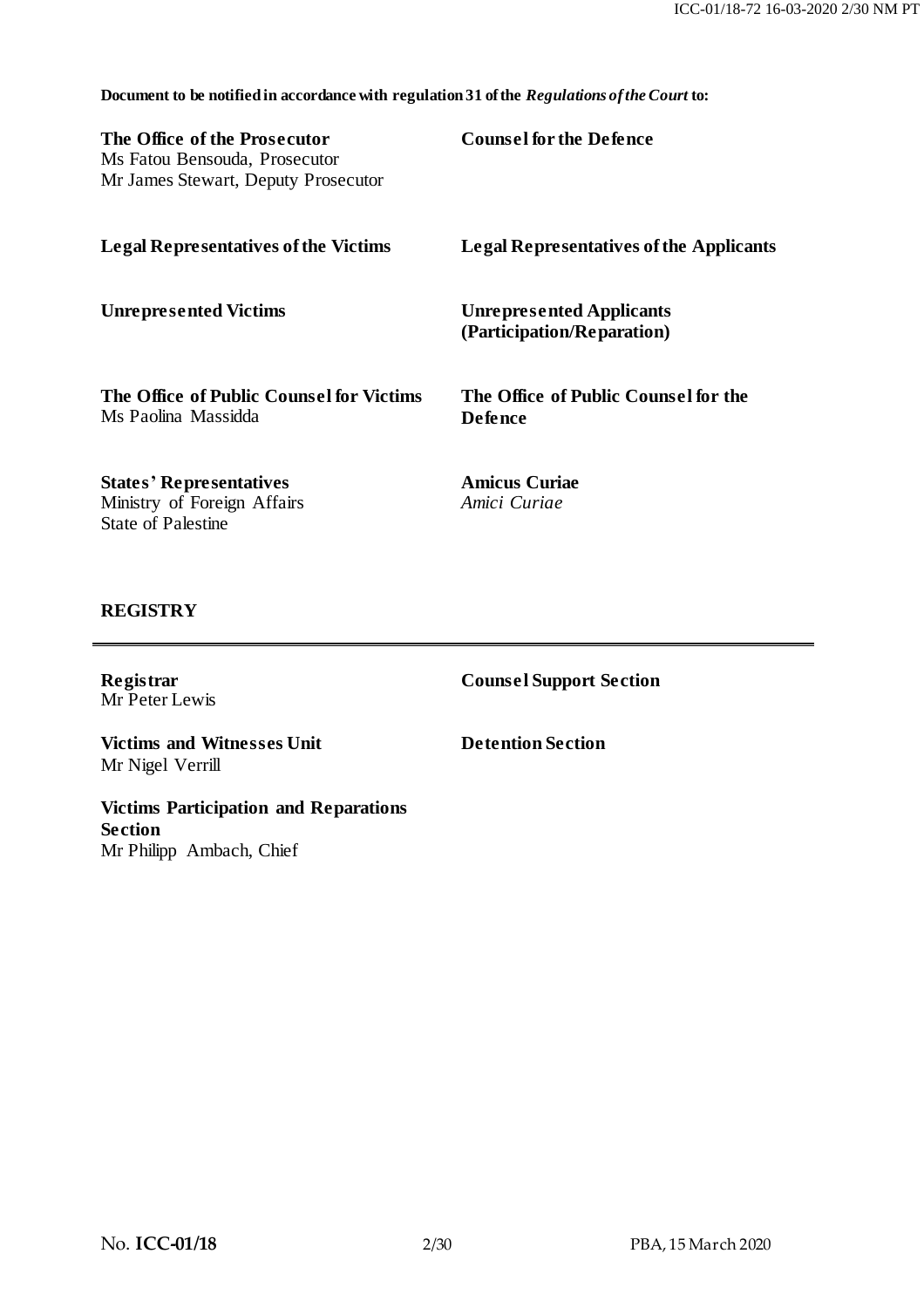#### **INTRODUCTION\***

1. In reference to ICC's Pre-Trial Chamber I Decision No. ICC-01/18-63 of 20 February 2020 that granted the Palestinian Bar Association (PBA) leave to file observations, as *amicus curiae*, on the ICC Prosecutor's Request No. ICC-01/18-12 of 22 January 2020 (hereinafter 'the ICC Prosecutor Request') with regard to the Court's territorial jurisdiction pertaining to the State of Palestine, the PBA is pleased to submit such observations. Founded in 1997, the PBA represents over ten-thousand Palestinian lawyers and its Council is directly elected by its members every three years in accordance with the Advocates Law of Palestine No. 3 of 24 June 1999.<sup>1</sup>

2. First of all, the PBA endorses the findings of the ICC Prosecutor Request. We are in full agreement with the Prosecution's assessment that the ICC possesses territorial jurisdiction in the State of Palestine, which empowers the Court to exercise its adjudication over crimes committed on Palestine's territory in line with the provisions of the Rome Statute. The purpose of this submission is to contribute to the affirmation that the territory of Palestine comprises the West Bank, including East Jerusalem, and Gaza Strip in accordance with international law.

3. Through this submission, the PBA adds a number of foundations that complement the ICC Prosecutor Request by focusing on the *de jure* demarcation of the boundaries of the State of Palestine. Drawing on ample evidence, our observations demonstrate that Palestine's borders have become well-defined under international law, beyond (and in addition to) United Nations (UN) resolutions cited by the ICC Prosecutor in her Request. In sum, our observations show that by exercising *ratione loci* jurisdiction within the 1967-occupied territory of the State of Palestine, the Court will be *applying* international law, not *creating* it, for its jurisdictional purposes. This is, indeed, the normal function of courts and the ICC is no exception.

4. Submission I of these observations explores the borders of the State of Palestine with Jordan and Egypt as were drawn and legally recognized and settled before May 1948. Submission II then demonstrates that the borders that have been demarked between Palestine and Israel after 1948 and the process by which such demarcation has acquired *de jure* status. Submission III

<sup>\*</sup> Disclaimer: The submission of this document by the Palestinian Bar Association (PBA) is solely for the purpose of the ICC territorial jurisdiction in the State of Palestine that comprises the West Bank, including East Jerusalem, and Gaza Strip. This submission is without prejudice to the PBA's position with regard to the rights of Palestinian people collectively, or the rights of any individual, pertaining to the territories of pre-1948 Palestine in which Israel was established, including the portions of land that were allotted to the Arab State based on United Nations Partition Resolution 181 (II) of 29 November 1947, the right of return to refugees or their decedents to the homes from which they were uprooted during the 1947-1949 war or its aftermath and the right of compensation over property loss or other damages sustained to any individual as a result of the Palestine conflict since 1917. R Khalidi, *The Hundred Years' War on Palestine: A History of Settler Colonialism and Resistance, 1917 –2017* (Metropolitan 2020).  $1 \text{ M}$  Qafisheh, 'Palestine: Lawyering between Colonisation and the Struggle for Professional Independence', in R Abel et al (eds), *Lawyers in 21st-Century Societies* (Hart 2020), Vol. I, 639-656.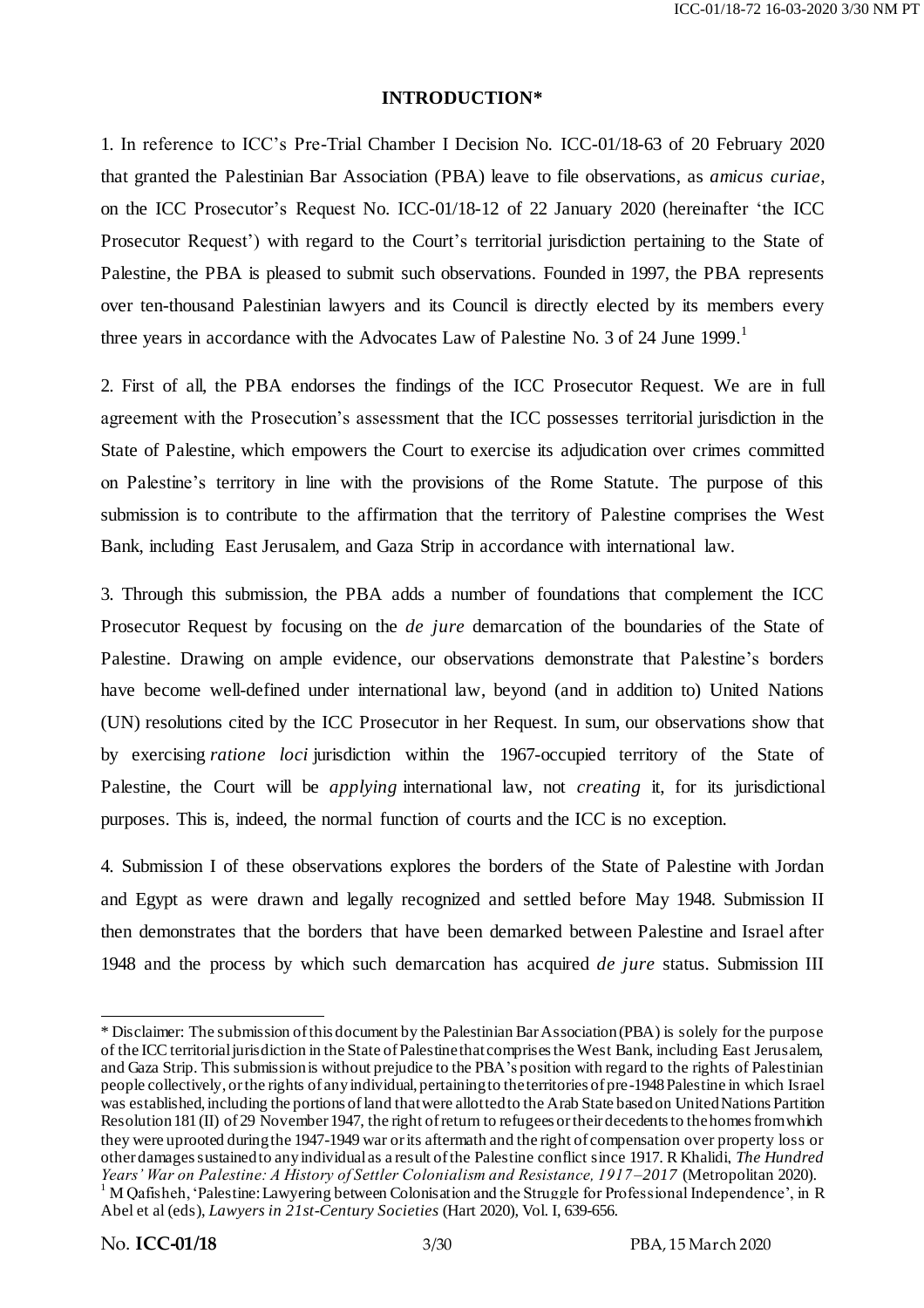deals with the reaffirmation of the territorial scope of Palestine, as recently manifested by State practice reflecting customary international law, over which the ICC possesses the power to adjudicate. In the conclusion, the PBA introduces its findings and request to the Court thereof.

#### **SUBMISSION I**

#### **BORDERS OF PALESTINE WERE DEFINED BEFORE 1948**

5. Across history, Palestine has been ruled by various empires, including Canaanites, Pharaohs, Romans, Persians, Byzantines, Rashidun Caliphs, Umayyads, Abbasids, Crusaders, Ayyubids, Mamluks, and, finally, the Ottoman Turks until 1917. For several millennia, Palestine has not constituted a distinct political entity, or a State. Palestine simply formed part of the aforementioned empires. The territory that was named 'Palestine' took a long time to develop its current shape. At times, it stretched from the eastern Mediterranean into the entire territory of the present-day Jordan and parts of southern Syria and Lebanon. In other eras, it was confined to the coastal strip from Rafah to Jaffa.<sup>2</sup> However, this situation started to evolve with the invasion of British forces in Arab provinces of the Ottoman Empire towards the end of World War I. From that point onward, the territory of Palestine has gradually taken its current scope.<sup>3</sup> After three decades of British rule, the territory became well-defined, akin to territories of independent States in fact and law.<sup>4</sup> However, the status of the territory witnessed transformations since 1948 through to the present day due to on-going armed conflict and military occupation.

6. Upon the British occupation on 9 December 1917, the territory of Palestine started developing a distinct character from the territories of neighbouring States.<sup>5</sup> The separation began as a matter of fact between Palestine and the newly-created States: Trans-Jordan, Egypt, Syria and Lebanon.<sup>6</sup> Soon thereafter, Palestine's boundaries acquired permanent recognition through acts of the League of Nations in relations to the Mandatory Powers (Britain and France) as well as by

<sup>4</sup> J Quigley, *The Statehood of Palestine: International Law in the Middle East Conflict* (CUP 2010).

<sup>2</sup> V Cuinet, *Syrie, Liban et Palestine, géographie administrative: statistique, descriptive et raisonnée* (Ernest Leroux 1896); N Verney and G Dambmann, *Les puissances étrangères dans le levant en Syrie et en Palestine* (Librairie Guillaumin 1900); E Huntington, *Palestine and its Transformation* (Houghton Mifflin 1911); J Peters, *From Time Immemorial: The Origins of Arab-Jewish Conflict over Palestine* (Harper & Row 1984); C Smith, *Palestine and the Arab Israeli Conflict*(St. Martin's Press 1992); A Scholch, *Palestine in Transformation 1856- 1882: Studies in Social, Economic and Political Development* (Institute for Palestine Studies 1993).

<sup>3</sup> S Wise and J De Haas, *The Great Betrayal* (Stratford 1930) 11-50; A Rappoport, *Histoire de la Palestine des origines jusqu'a nos jours*(Payot 1932) 211-226; N Bentwich, *Palestine*(Ernest Benn 1934) 31-72; H Sidebotham, *Great Britain and Palestine*(Macmillan 1937); N Barbour, *Nisi Dominus: A Survey of the Palestine Controversy* (Harrap 1946) 42-87; S Farsoun and C Zacharia, *Palestine and the Palestinians (*Westview 1997) 67-72.

<sup>5</sup> Historical Section of the Foreign Office, *Mohammedanism: Turkey in Asia* (HM Stationary Office 1920). <sup>6</sup> R Vanlande, *Le chambardement oriental, Turquie—Liban—Syrie—Palestine—Transjordanie—Irak* (J Peyronnet

<sup>&</sup>amp; Cie 1932).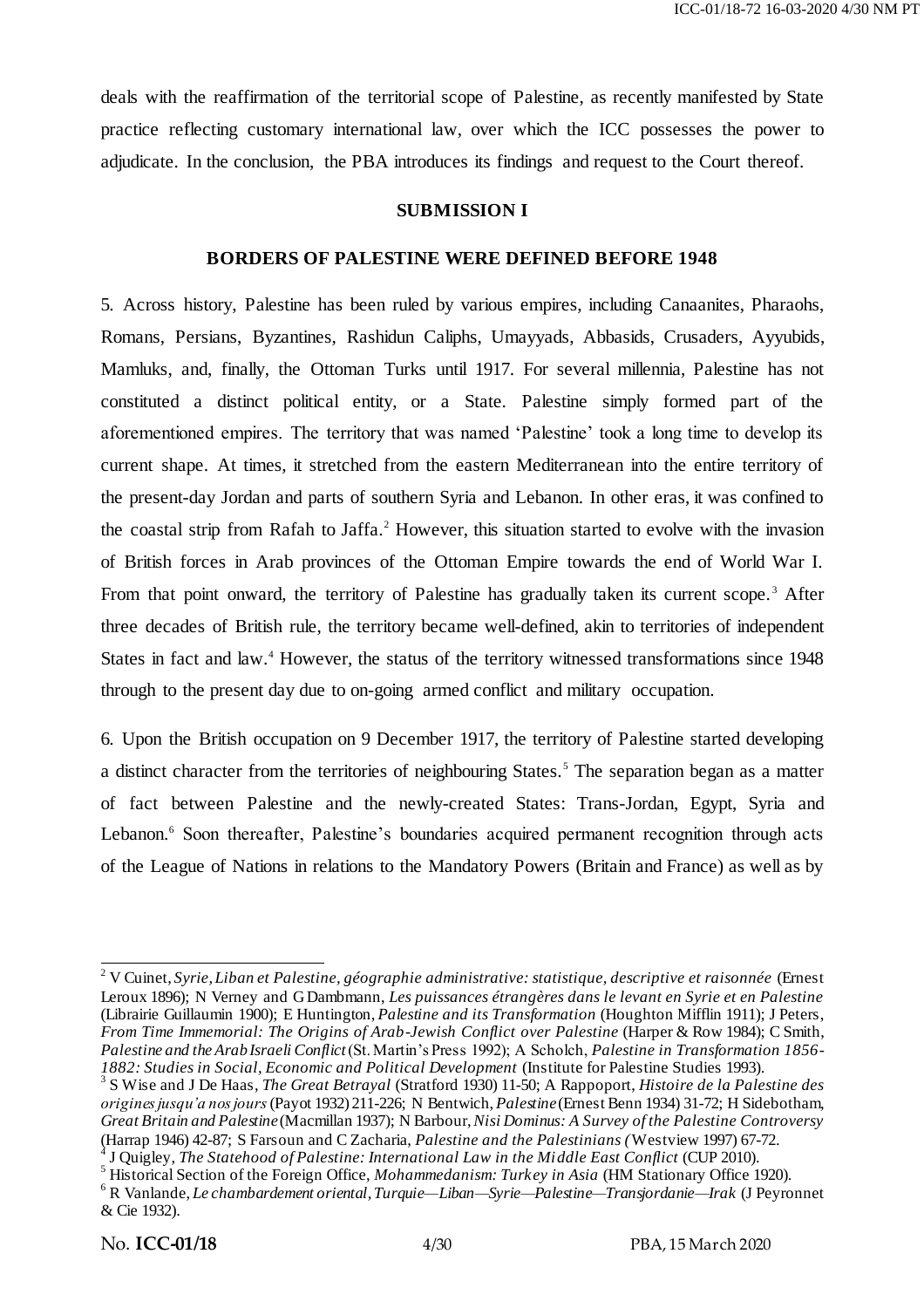bilateral agreements concluded among representatives of Palestine's neighbours.<sup>7</sup> Following the legal framework established by the Treaty of Lausanne of 24 July 1923 between Turkey and the Allies,<sup>8</sup> by which Turkey ceded its territorial entitlement in the Arab Middle East, each of the aforementioned four countries acquired a distinct citizenship of their own population through domestic legislation. By the end of the British rule, the pre-1948 territory of Palestine (comprising the present-day West Bank, including East Jerusalem, and Gaza Strip as well as Israel), developed final borders with its neighbouring States. The following explains how.

7. With regard to northern boundaries of pre-1948 Palestine, France (the then occupying Power, and later Mandatory, of both Syria and Lebanon) and Britain signed an agreement which settled key aspects relating to Palestinian-Syrian borders (Paris, 23 December 1920).<sup>9</sup> Three years later, the British High Commissioner for Palestine and French High Commissioner for Syria and Lebanon reached, in Jerusalem on 16 December 1923, another agreement to regulate additional aspects of boundaries.<sup>10</sup> On 2 February 1926, the latter agreement was replaced by the *'Bon Voisinage* Agreement to Regulate Certain Administrative Matters in Connection with the Frontier between Palestine and Syria'.<sup>11</sup> Both Syria and Lebanon regulated their own citizenships on 30 August 1924. Enacted by the French High Commissioner, the two citizenships were formulated by separate Ordinances (*arrêtés*): ‗Ordinance Concerning Turkish Subjects Established in Syria<sup>12</sup> and 'Ordinance Concerning Turkish Subjects Established in Greater Lebanon'.<sup>13</sup> Syrian and Lebanese citizenships were further confirmed by two separate Orders issued on 19 January 1925.<sup>14</sup> Both Syrian and Lebanese citizens were henceforth treated as foreigners in Palestine.<sup>15</sup> Thus, Palestinian borders along northern lines were finally settled. Today, these lines continue to constitute the frontiers of Syria and Lebanon with Israel.

8. Another demarcation process created current borders of the West Bank with Jordan and Israel. On the east, the West Bank border lies alongside Jordan. The other three sides of the West Bank (north, west and south) are surrounded by Israel. Frontiers between Israel and Jordan have been

 7 J Stoyanovsky, *The Mandate for Palestine: A Contribution to the Theory and Practice of International Mandates* (Longmans 1928) 202-210; M Mock, *Le mandat britannique en Palestine* (Mechelinck 1932) 213-224; P Toye (ed), *Palestine Boundaries 1833-1947* (University of Durham 1989), Vol. I, xi-xxxii.

<sup>&</sup>lt;sup>8</sup> 28 League of Nations Treaty Series (1924) 13; entered into force 6 August 1924.

<sup>&</sup>lt;sup>9</sup> 'Franco-British Convention on Certain Points Connected with the Mandates for Syria and the Lebanon, Palestine [including Trans-Jordan] and Mesopotamia'; 22 League of Nations Treaty Series (1924) 355.

<sup>&</sup>lt;sup>10</sup> N Bentwich, *Legislation of Palestine 1918-1925* (Whitehead Morris 1926) II, 512.

 $11$  Palestine Gazette (2 February 1926) 69.

<sup>12</sup> R Flournoy and M Hudson (eds), *A Collection of Nationality Laws of Various Countries as Contained in Constitutions, Statutes and Treaties* (OUP 1929) 303.

 $13$  ibid 299.

<sup>&</sup>lt;sup>14</sup> ibid 301 (Order No. 16/S, Syria) and 298 (Order No. 15/S, Lebanon).

<sup>&</sup>lt;sup>15</sup> *Nahas v Kotia and Another*, Supreme Court of Palestine sitting as a Court of Appeal (31 October 1938); H Baker (ed), *The Law Reports of Palestine* (Azriel 1938) 518.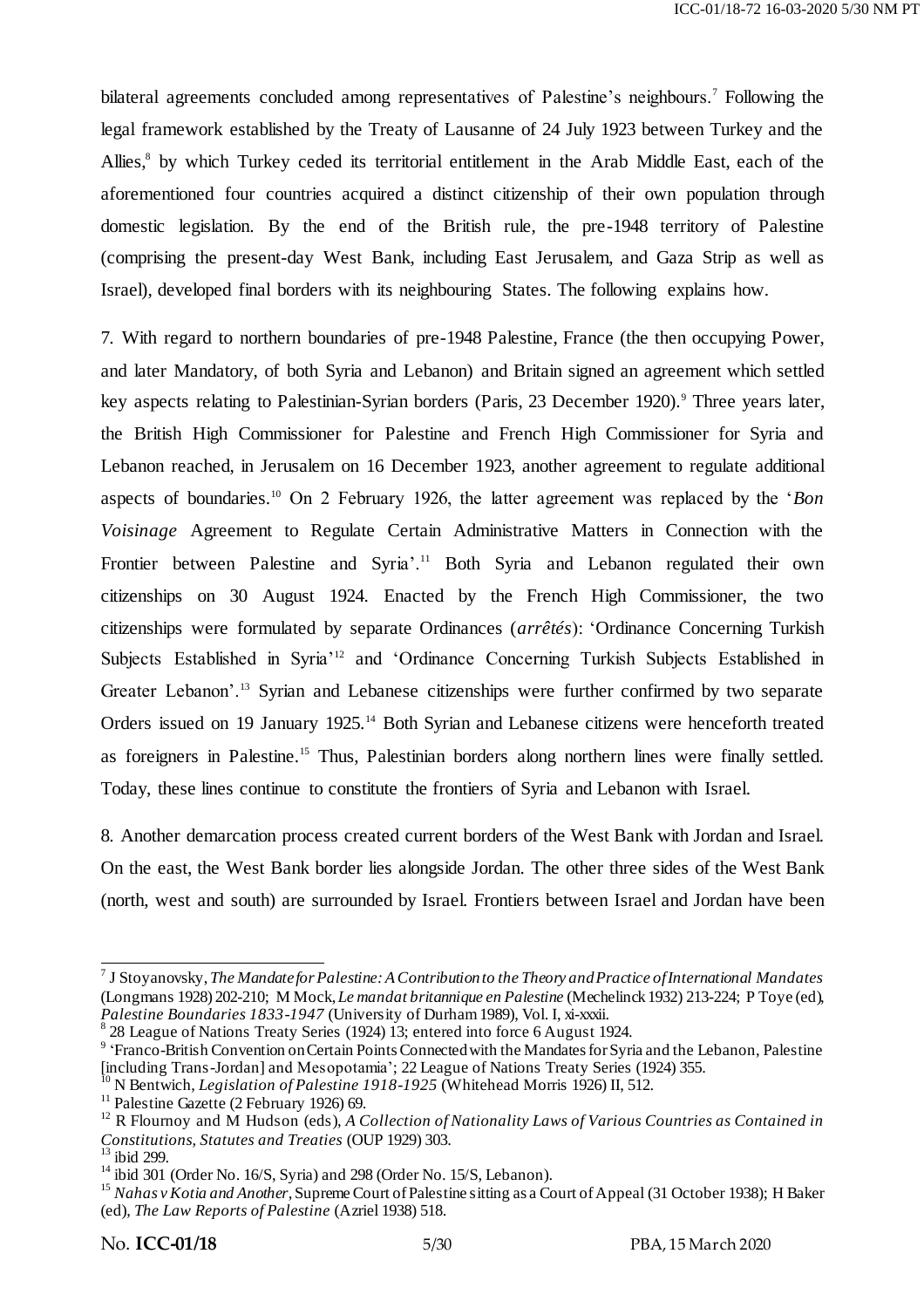delimited as a result of factual and legal factors. We will, first, look at the West Bank border with Jordan. Then, we will turn in the following submission to the West Bank-Israel borders.

9. The eastern boundaries of the West Bank with Jordan (formerly 'Trans-Jordan') were first demarcated on a *de facto* basis as early as 1918.<sup>16</sup> A Proclamation issued by the British army on 30 March  $1918$ ,<sup>17</sup> in article 10, prescribed that '[n]o person shall attempt to enter or leave Occupied Enemy Territory without complying with the passport regulations for the time being in force'. Thus, as stated by McCrackan, '[a]t this time no one was allowed to cross to the east side of the [River] Jordan, unless provided with a military pass'.<sup>18</sup> In a few years, this *de facto* practice was converted into a *de jure* status. The Palestine Mandate, adopted by the Council of the League of Nations on 24 July 1922,<sup>19</sup> originally incorporated the territory of Trans-Jordan within the scope of 'Palestine'. Article 25 of the Mandate vested Britain with the power, 'with consent of the Council of the League of Nations, to postpone or withhold application of such provisions of this mandate as … [it] may consider inapplicable to the existing local conditions'. The aforesaid resolution of the League Council confirmed previous practice and paved the way for future settlement of Palestine's eastern border. On 10 August 1922, Trans-Jordan was formally excluded from the scope of Palestine's territory by the 'Palestine Order in Council', <sup>20</sup> promulgated by the Royal Court at Buckingham Palace in London that stipulated: ‗This Order in Council shall not apply to such parts of the territory comprised in Palestine to the east of the [River] Jordan and the Dead Sea' (article 86). Subsequently, on 16 September 1922, the Council of the League of Nations passed a resolution by which it approved a proposal by the British government to exclude Trans-Jordan from Palestine's territory.<sup>21</sup> Thus, the borders between Palestine, including the region that later called the 'West Bank', and Trans-Jordan were fixed.<sup>22</sup>

10. Trans-Jordan developed a distinct citizenship for its own population. Citizenship of Trans-Jordan's inhabitants was expressly excluded from the British-enacted 'Palestinian Citizenship Order' (Palestine's constitution) of 24 July 1925.<sup>23</sup> Article 21 of this Order provided that '[f]or the purpose of this Order: (1) The expression 'Palestine' includes the territories to which the mandate for Palestine applies, except such parts of the territory comprised in Palestine to the East of the [River] Jordan and the Dead Sea as were defined by Order of the High Commissioner

 $23$  Bentwich (n 17) I, 37.

<sup>&</sup>lt;sup>16</sup> C Hooper, *The Civil Law of Palestine and Trans-Jordan* (Jerusalem 1936).

<sup>&</sup>lt;sup>17</sup> N Bentwich, *Legislation of Palestine 1918-1925* (Morris 1926) I, 599.

<sup>18</sup> W McCrackan, *The New Palestine* (Cape 1922) 220.

<sup>19</sup> League of Nations, *Official Journal* (August 1922) 1007.

<sup>20</sup> R Drayton (ed), *The Laws of Palestine in Force on the 31st Day of December 1933* (Waterlow 1934) 3303.

<sup>21</sup> League of Nations, *Official Journal* (November 1922) 1188.

<sup>&</sup>lt;sup>22</sup> 'Memorandum by Lord Balfour', League of Nations Document No. C.66.M.396.1922.VI (16 September 1922)— League of Nations, *Official Journal* (November 1922) 1390-1391.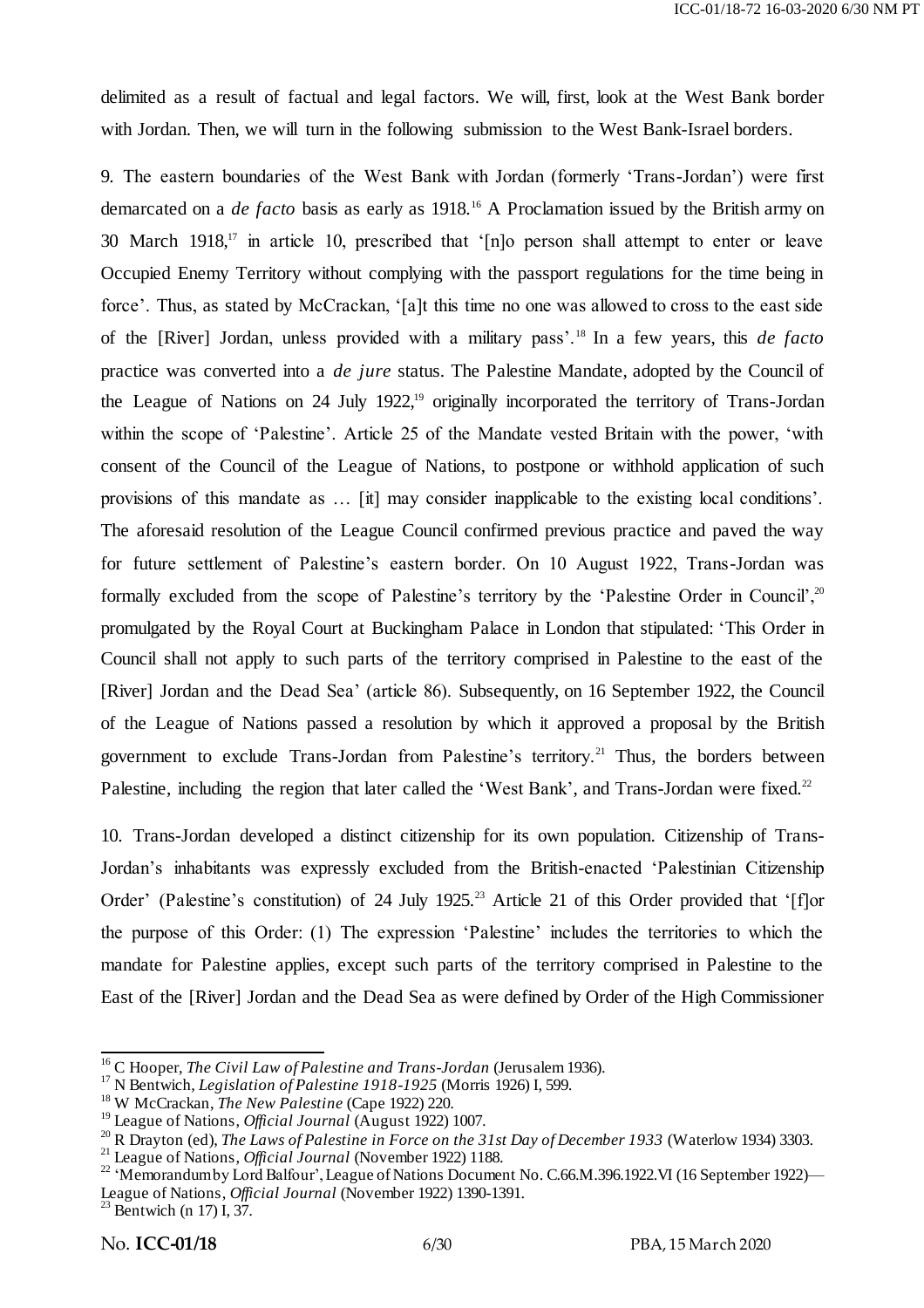dated 1st September 1922'.<sup>24</sup> Trans-Jordan eventually enacted its own Citizenship Law on 1 May 1928.<sup>25</sup> Article 1 of this Law conferred Jordanian citizenship on all Ottoman subjects residing in Trans-Jordan retroactively as of 6 August 1924. Jordanian citizenship constituted a distinct status from that of Palestine, not only in law, but also in practice.<sup>26</sup> This particular relationship between Palestine and Trans-Jordan arose in a case before the British-run Supreme Court of Palestine on 14 December 1945:<sup>27</sup> *Jawdat Badawi Sha'ban v. Commissioner for Migration and Statistics*. In this case, the Court held that Palestine and Trans-Jordan form two distinct States.

11. On 20 February 1928, Britain reached an agreement with Amir (later king) Abdallah of Trans-Jordan,<sup>28</sup> by which the former recognized the existing autonomous government of Trans-Jordan. Hence, the unilaterally-drawn frontier of Palestine with Trans-Jordan was confirmed.<sup>29</sup> Finally, on 22 March 1946, after concluding a treaty of alliance with Britain, Trans-Jordan declared its independence as a separate independent State.<sup>30</sup> As a result, the eastern lines of the West Bank border had been settled alongside the Jordan River and the Dead Sea.<sup>31</sup>

12. Before heading to the examination on the West Bank boundaries with Israel, let us explore the Gaza Strip boundaries with Egypt, as both the West Bank, including East Jerusalem, and Gaza Strip's frontiers with Israel emerged simultaneously in the 1947-1949 period.

13. The southern-western boundaries of Palestine with Egypt date back to the late nineteenth century. Originally, this border was drawn up on a *de facto* basis, as the Ottoman Empire recognized Egypt's autonomy.<sup>32</sup> Formally, however, two border agreements between the Ottomans and Egyptians were forged in 1906. The first came in the form of an 'Exchange of Notes between Britain [which was controlling Egypt since 1882] and Turkey relative to the

<sup>-</sup><sup>24</sup> Order defining Boundaries of Territory to which the Palestine Order-in-Council does not apply (1 September 1922); Bentwich (n 17) II, 405.

 $25$  Flournoy and Hudson (n 12) 274.

<sup>26</sup> Permanent Mandates Commission, *Minutes of the Fifteenth Session* (League of Nations 1929) 100-101. P Ghali, *Les nationalités détachées de l'Empire ottoman à la suite de la guerre* (Domat-Montchrestien 1934) 221-226. <sup>27</sup> M Levanon, A Apelbom, H Kitzinger and A Gorali (eds), *Annotated Law Reports* (Bursi 1946) I, 116.

<sup>&</sup>lt;sup>28</sup> Agreement between the United Kingdom and Trans-Jordan, signed at Jerusalem (His Majesty's Stationary Office 1928), article 2.

 $^{29}$  N Bentwich, 'The Mandate for Trans-Jordan' (1929) British Year Book of International Law 212.

<sup>&</sup>lt;sup>30</sup> Treaty of Alliance between His Majesty in respect of the United Kingdom and His Highness the Amir of Transjordan, London; 6 UNTS 143 (1947); entered into force 17 June 1946.

<sup>31</sup> F Andrews, *The Holy Land under Mandate* (Riverside 1931); N Bentwich, *England in Palestine* (Mayflower 1932); M Landa, *Palestine as It Is*(Goldstone 1932); S Erskine, *Palestine of the Arabs* (Harrap 1935); G Winsch, *Le régime Anglais en Palestine* (Müller 1939); B Akzin, ‗The Palestine Mandate in Practice' (1940) 25 Iowa Law Review 32; W Ziff, *The Rape of Palestine* (Argus 1946); Esco Foundation for Palestine, Inc., *Palestine: A Study of Jewish, Arab, and British Politics* (Yale 1947); A Hyamson, *Palestine under Mandate, 1920-1948* (Methuem 1950); M Khela, *Palestine and the British Mandate, 1922-1939* (Centre of Palestine Studies 1974); N Shepherd, *Ploughing Sand: British Rule in Palestine*, *1917-1948* (Murray 1999); T Segev, *One Palestine Complete: Jews and Arabs under the British Mandate* (Little 2001).

<sup>&</sup>lt;sup>32</sup> M Alfariq, *The Egyptian Constitutional Law and the Development of the Egyptian State* (Great Commercial Printer) 1924, Vol. I, 25-110.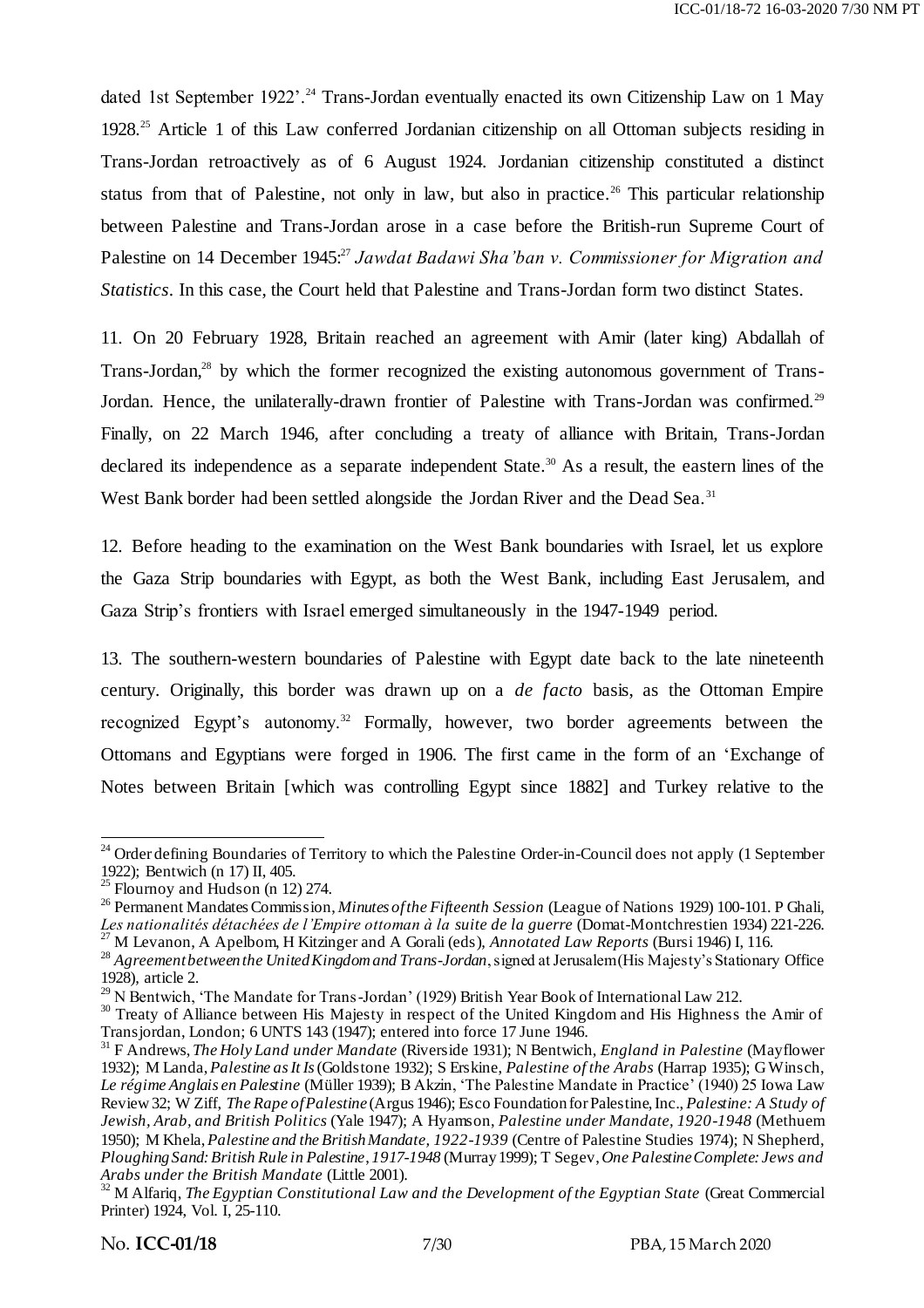Maintenance of the Status Quo in the Sinai Peninsula', signed in Istanbul on 14 May 1906.<sup>33</sup> The second, more detailed, was the 'Agreement between Egypt and Turkey for the fixing of an Administrative Line between the Vilayet [province] of Hejaz and the Governorate [district] of Jerusalem and the Sinai Peninsula', ratified in Rafah on 1 October 1906.<sup>34</sup> The separation of Egypt from the Ottoman Empire, as of 5 November 1914, was retroactively recognized by articles 17 and 19 of the 1923 Treaty of Lausanne. Currently, the 1906 treaties continue to govern the borders between Egypt, on one side, and both Israel and the Gaza Strip, on the other. These treaties were mentioned as an indicative of current frontiers, for instance, by the international arbitral tribunal in the *Taba case* between Egypt and Israel (29 September 1988). 35

14. On 26 May 1926, Egypt regulated its own citizenship by a Decree-Law.<sup>36</sup> This legislation stipulated that Egyptian citizenship had been originally established on 5 November 1914, when Britain declared itself to be a Protectorate over Egypt, with retroactive effect. On 19 February 1929, a detailed Decree-Law concerning Egyptian Nationality was enacted, which confirmed, in article 1, that Ottoman citizens who on 5 November 1914 had their habitual residence in Egypt were considered Egyptian citizens.<sup>37</sup> Egyptian citizens were then treated as foreigners in Palestine and Palestinian citizens were considered as foreigners in Egypt. Accordingly, Egyptian borders with Palestine, including the region that came to be called 'Gaza Strip', were fixed.

15. In brief, by May 1948, the territory of pre-1948 Palestine (that comprises the present day Israel plus the West Bank, including East Jerusalem, and Gaza Strip) became well-defined in fact and law. Consequently, the current borders between the West Bank and Gaza Strip with Jordan and Egypt, respectively, are unquestionable and there is no need to further discuss the legal status of such frontiers. What remains significant is the demarcation of borders of the West Bank, including East Jerusalem, and Gaza Strip (namely present-day Palestine) with Israel.

#### **SUBMISSION II**

#### **BORDERS OF PALESTINE WITH ISRAEL ARE LEGALLY DEMARKED**

### **1. Emergence and Transformation of the 1949 Armistice Lines: An Overview**

16. The borders of present-day State of Palestine (the West Bank, including East Jerusalem, and Gaza Strip) emerged *de facto* during the 1947-1949 war between Israel, on one side, and Jordan

<sup>-</sup><sup>33</sup> C Parry (ed), *The Consolidated Treaty Series* (Oceana 1906) Vol. 23, 190.

<sup>34</sup> ibid 19.

<sup>&</sup>lt;sup>35</sup> United Nations, 'Case concerning the location of boundary markers in Taba between Egypt and Israel', Reports of the International Arbitral Awards (2006) XX, 18-24.

<sup>36</sup> Ghali (n 26) 343.

 $37$  Flournoy and Hudson (n 12) 225.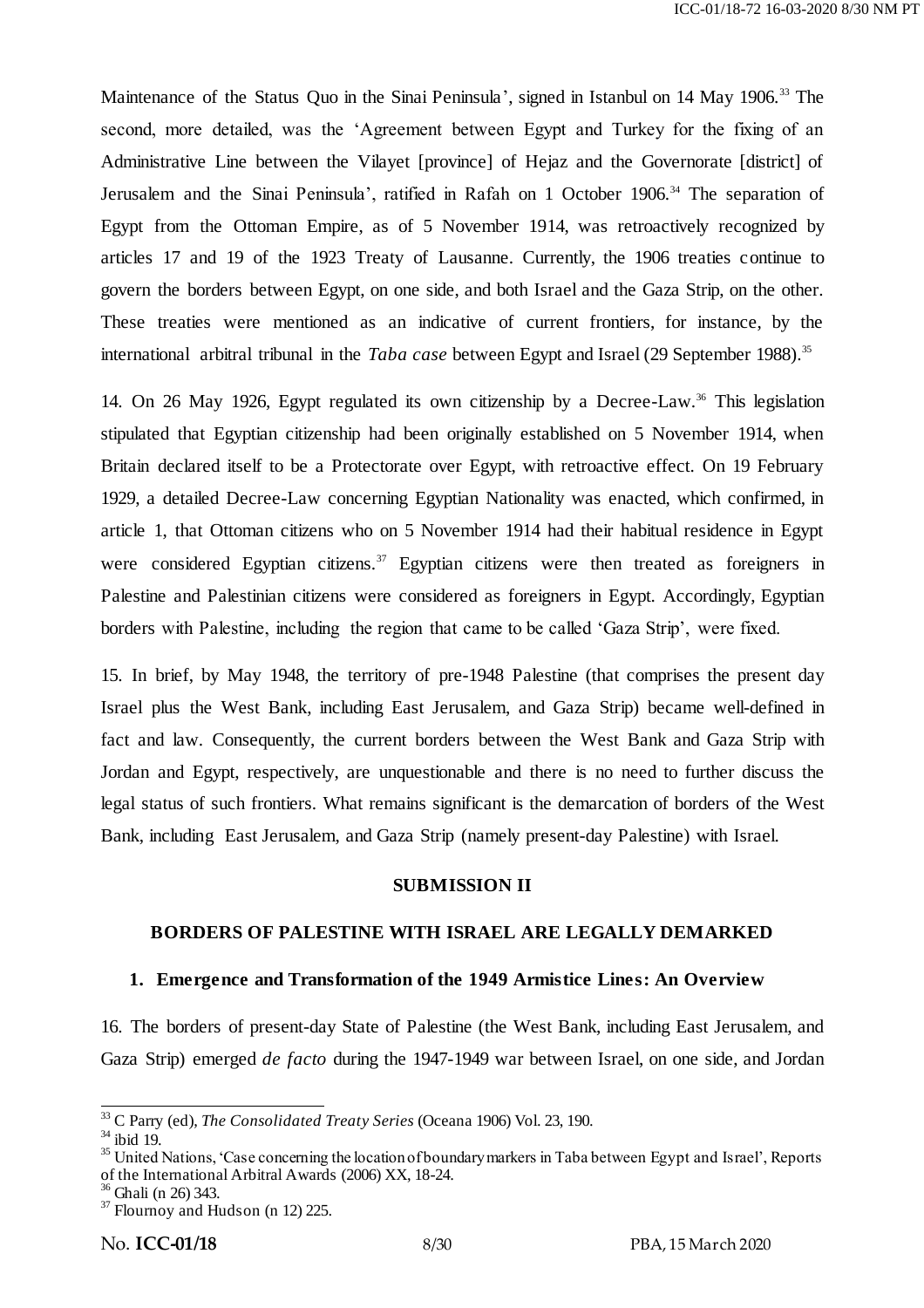and Egypt, on the other. Over the course of half a century thereafter, these frontiers have gradually transformed into *de jure* lines. This submission demonstrates, by tracing relevant facts and connected law, how these borders have come into being and eventually legalized.

17. Towards the end of British rule,<sup>38</sup> tensions between Arab and Jewish Palestinian citizens increased, particularly when Jews revolted against British authorities,<sup>39</sup> due to Britain's attempt to apply its new policy of two-State solution, which was perceived as pro-Arab.<sup>40</sup> Britain then decided to table the question of Palestine before the United Nations on 2 April 1947.<sup>41</sup> On 15 May 1947, the United Nations Special Committee on Palestine (UNSCOP) was formed.<sup>42</sup> After extensive work, UNSCOP submitted its report (dated 3 September 1947) to the United Nations General Assembly. The most significant outcome of that Committee's efforts was a proposal to divide Palestine into three entities: an Arab State that comprises 43% of Palestine's territory; a Jewish State with 56% of Palestine's territory; and to endow a special international status (*corpus separatum*) upon Jerusalem with 1% of Palestine's territory. <sup>43</sup> The General Assembly adopted UNSCOP's proposal by Resolution 181 (II) on 29 November 1947.<sup>44</sup> This resolution is commonly known (and will be referred to hereinafter) as 'the Partition Resolution'.<sup>45</sup>

18. On 15 May 1948, Israel was declared as a State, one day after the British forces' withdrawal from Palestine. As a result of the war that erupted between Israel and its neighbouring States, the Israeli army occupied more territory than that allotted for the Jewish State in the Partition Resolution. At the height of the war, Security Council Resolution 62 of 16 November 1948 stipulated that 'an armistice shall be established in all sectors of Palestine'. Henceforth, the pre-1948 Palestine was rather *de facto* divided into three separate portions: (1) territory in which the ‗State of Israel' was declared, which comprised 78% of Palestine's land; (2) territory that became the 'West Bank' composed of 20% of Palestine, which fell under Jordanian military control and subsequently annexed to the Kingdom of Jordan on  $24$  April 1950;<sup>46</sup> and (3) territory that became the 'Gaza Strip' that consisted of 2% of Palestine, which was administrated by the Egyptian army without being annexed to the Arab Republic of Egypt. After June 1967 Israel's

<sup>39</sup> T Suarez, *State of Terror: How Terrorism Created Modern Israel* (Skyscraper 2016).

<sup>38</sup> F Sakran, *Palestine Dilemma, Arab Rights Versus Zionist Aspirations* (Public Affairs 1948); A Koestler, *Promise and Fulfilment: Palestine 1917-1949* (Macmillan 1949); Esco Foundation for Palestine (n 31) I, 493-593.

<sup>40</sup> Palestine Partition Commission, *Report Presented by the Secretary of State for Colonies to Parliament by Command of His Majesty*, October 1938 (HM Stationary Office 1938).

<sup>41</sup> UN Doc. A/286, 2 April 1947.

<sup>42</sup> UN Doc. A/RES/106 (S-1), 15 May 1947.

<sup>43</sup> ibid 47-58.

<sup>44</sup> UN Doc. A/RES/181 (II), 29 November 1947.

<sup>45</sup> J Robinson, *Palestine and the United Nations: Prelude to Solution* (Public Affairs 1947); J Zasloff, *Great Britain and Palestine: A Study of the Problem of Palestine before the United Nations* (Graduate Institute of International Studies 1952); H Nuseibeh, *Palestine and the United Nations* (Quartet 1982).

<sup>&</sup>lt;sup>46</sup> 'The Historical Decision to the Unify the Two Banks', in M Qafisheh, *History of Law in Palestine*, Ramallah, Birzet University, 2009 (unpublished collection of documents) 171.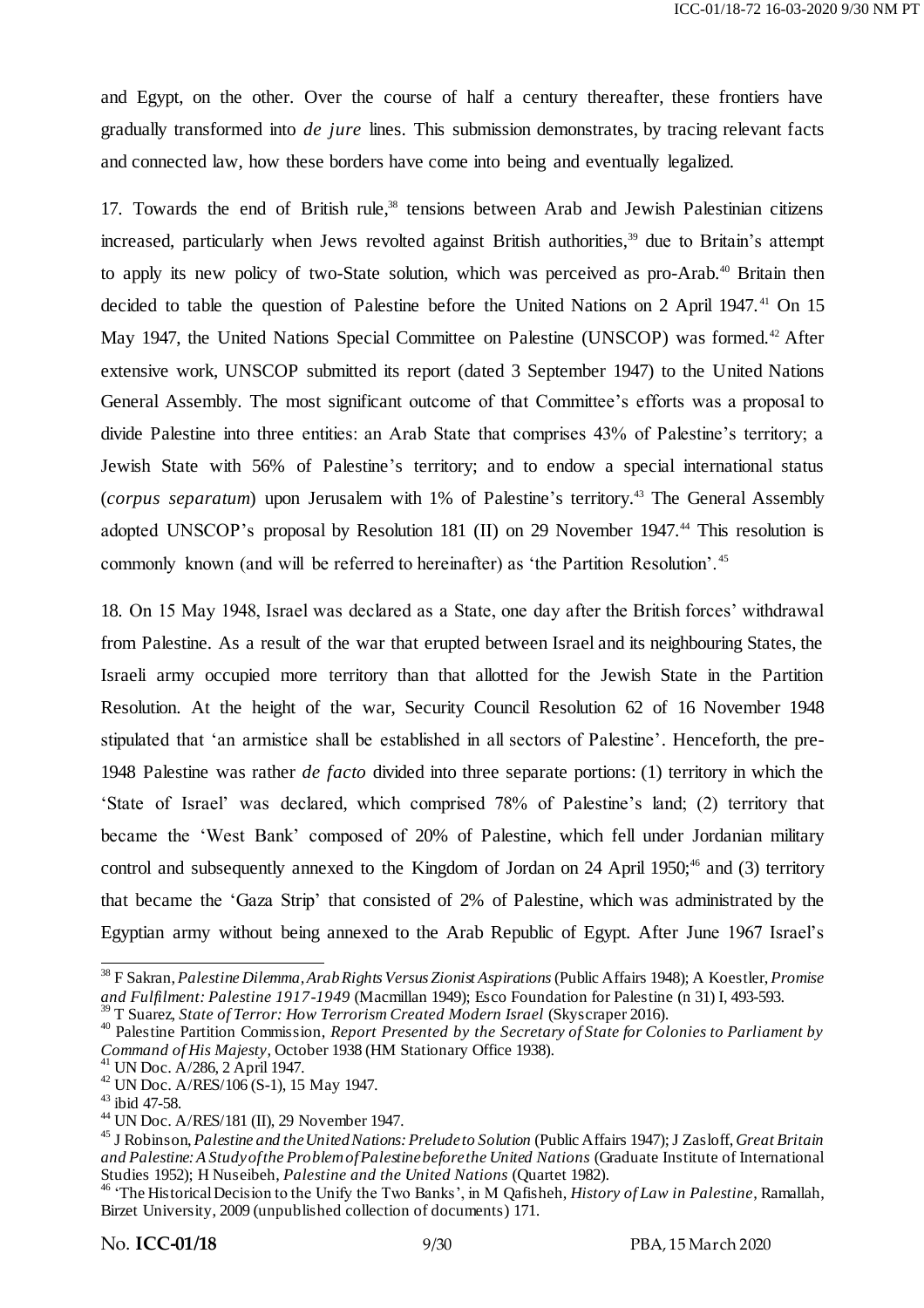occupation of the West Bank, which included East Jerusalem, and Gaza Strip, a new territorial entity that became known as 'Palestine' emerged. This 'new Palestine' should not be confused with, although it forms part of, the territory referred to as 'Palestine' before 1948.

19. The territory that comprises the mountainous plateau of eastern/central Palestine, which reaches the River Jordan and the Dead Sea including East Jerusalem, became known as the ‗West Bank' after the Jordanian army's invasion of that region during the 1947-1949 Arab-Israeli war.<sup>47</sup> Under British rule, the West Bank formed an integral part of Palestine. Its inhabitants were Palestinian citizens. During the said war, the Jordanian army advanced westward onto parts of Palestine designated for the Arab State and to the eastern section of Jerusalem that was envisaged to be internationalized, along with the western section of the city. The West Bank borders came into being after Jordan's signature of an armistice agreement with Israel on 3 April 1949.<sup>48</sup> This agreement created what has become known as the 'Green Line', referring to armistice lines drawn up on the map annexed to the aforesaid agreement. As it is located on the western side of the River Jordan, this area was commonly called the 'West Bank', opposing to the ‗East Bank' of the same River, namely the current Kingdom of Jordan. Jordan continued ruling the area until 4 June 1967, the eve of Israeli occupation of the West Bank.

20. The Gaza Strip, like the rest of Palestine, was occupied by Britain from December 1917 and remained under the League of Nations Mandate system until May 1948. During its war with Israel in 1947-1949, the Egyptian army controlled that Mediterranean enclave, which emerged within its current boundaries after the signing of the armistice agreement between Egypt and Israel on 24 February 1949.<sup>49</sup> Unlike what Jordan did in the West Bank, Egypt administrated the Gaza Strip without annexing it. A constitutional Proclamation that Egypt enacted in 1962 stipulated in its article 1 that 'the Gaza Strip forms an integral part of Palestine'; and Egypt merely acts, as can be adduced from various provisions of the Proclamation, as a trustee there.<sup>50</sup> This situation, too, lasted until 4 June 1967, when Israeli troops occupied the Gaza Strip.

21. The above discussion proves that, at the eve of the Israeli occupation on 4 June 1967, the borders of the West Bank, including East Jerusalem, and Gaza Strip had acquired definitive situation with all neighbouring States (Jordan, Egypt and Israel). The remaining question is how these lines have acquired legal value and how both the West Bank, including East Jerusalem, and Gaza Strip formed the territory of the State of Palestine in which the ICC may exercise its

-

<sup>47</sup> S Ficheleff, *Le statut international de la Palestine orientale (la Transjordanie)* (Lipschutz 1932); E Rogan, *Frontiers of the State in the Late Ottoman Empire, Transjordan, 1850-1921* (CUP 1999).

<sup>48</sup> Jordanian-Israeli General Armistice Agreement, 42 UNTS 304.

<sup>&</sup>lt;sup>49</sup> Israel and Egypt General Armistice Agreement, 42 UNTS 252.

 $50$  Proclamation of the Constitutional System of the Gaza Strip of 5 March 1962, Palestine Gazette (Egyptian Administration), Extraordinary Issue, 29 March 1962, 664.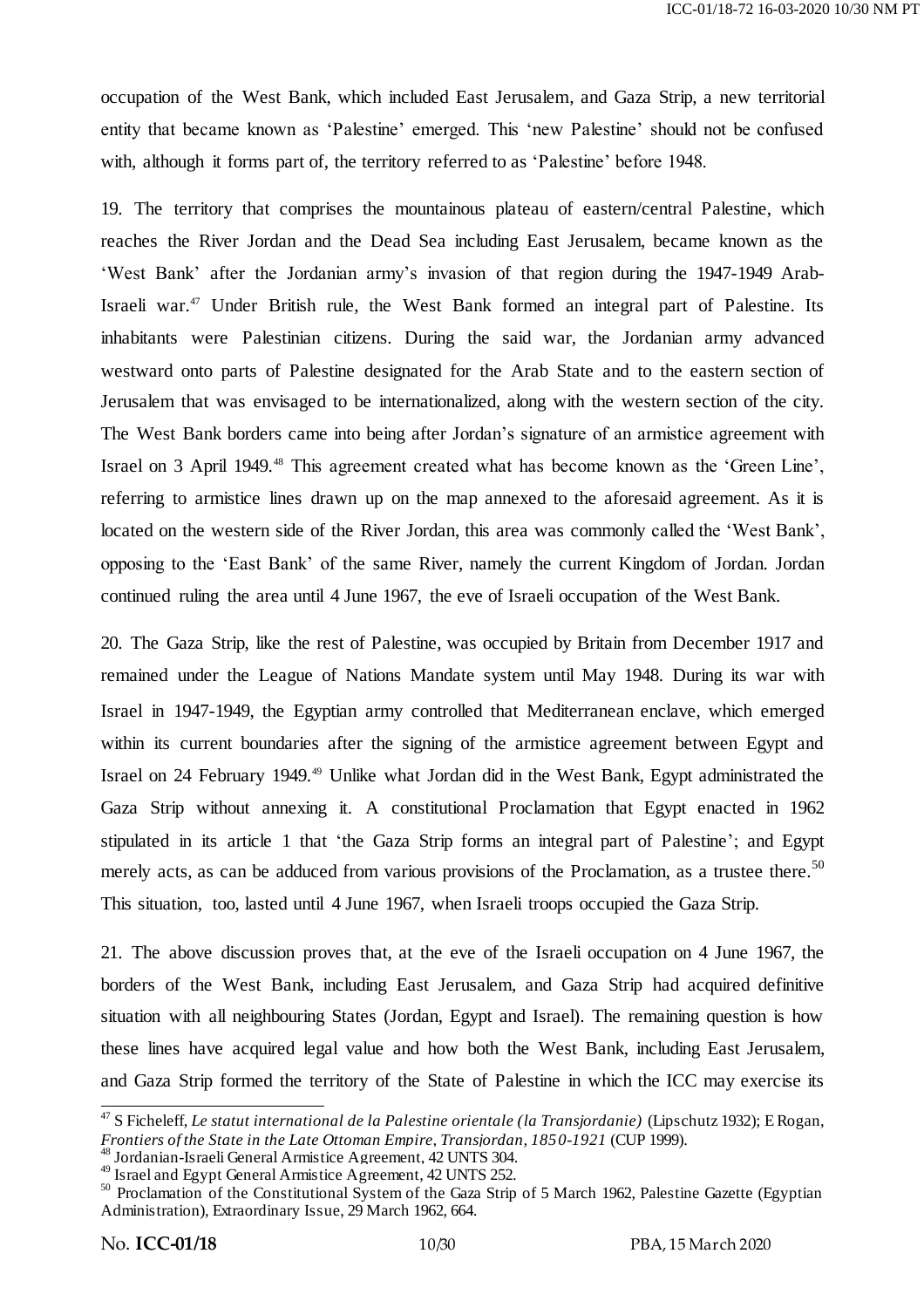*ratione loci* jurisdiction at present. The answer to this question lies in colonial practice and law, Mandates law, law of State succession and law of Statehood recognition. These four foundations combined confer a legal force that determines the borders between Palestine and Israel.

#### **2. Colonial Law Contributed to the Demarcation of Palestine's Borders**

22. The borders of many States in the world emerged as a result of colonial practices over the last three centuries, and Palestine is no exception.<sup>51</sup> As seen above, the pre-1948 land of Palestine (now State of Palestine and State of Israel) was controlled over the past century by various powers: Turkey, Britain, Egypt, Jordan and Israel. These powers' actions regarding border demarcation were initially driven by *de facto* actions: internal administrative divisions, territorial acquisition or armistice. Such demarcations produced gradual *de jure* effects.

23. Border lines between Jordan and Egypt, on one side, and pre-1948 Palestine, on the other, were settled by the end of the British rule owing to actions of controlling powers, as shown above. In the same vein, the borders of the West Bank and Gaza Strip with Israel were fixed as a result of the practices of Jordan and Egypt, on one side, and Israel on the other. Colonial demarcation was relied upon in most modern States in Africa, Asia and the Americas. Although such demarcation was chiefly drawn up upon operational (*de facto*) motives, it was frequently endorsed by international tribunals. In the 1975 *Western Sahara* Advisory Opinion, the International Court of Justice (ICJ) defined the status of that region by reviewing its history in relation to Morocco and Mauritania, and the various arrangements undertaken by Spanish and French colonizers of north-west Africa.<sup>52</sup> In the *Taba case* (1988), as noted above, the arbitral tribunal referred to historical arrangements between Britain and Egyptian khedives on one side, and the Ottoman Sultan on the other, to determine the disputed status of the city of Taba between Israel and Egypt.<sup>53</sup> The same approach was adopted in the 1998 arbitral award regarding the dispute over Hanish islands, whereby eighteenth and twentieth centuries arrangements between Italian colonizers of Eretria and Ottoman rulers of Yemen were heavily relied upon.<sup>54</sup> In the 2001 *Maritime Delimitation and Territorial Questions between Qatar and Bahrain*, the ICJ decided to delimit border lines of islands located alongside the two States based on, *inter alia*, a series of agreements concluded from 1868 through 1971 among local

<sup>-</sup><sup>51</sup> M Shahabuddin, 'Post-Colonial Boundaries, International Law, and the Making of the Rohingya Crisis in Myanmar' (2019) 9 Asian Journal of International Law 334.

<sup>52</sup> *Western Sahara*, Advisory Opinion, 16 October 1975, ICJ Reports (1975) 12, 52-54.

<sup>&</sup>lt;sup>53</sup> Taba case (n 35) 13-27.

<sup>&</sup>lt;sup>54</sup> United Nations, 'Territorial Sovereignty and Scope of the Dispute (Eritrea and Yemen)', Reports of the International Arbitral Awards (2006) XXII, 217-227, 236-238, 241-268.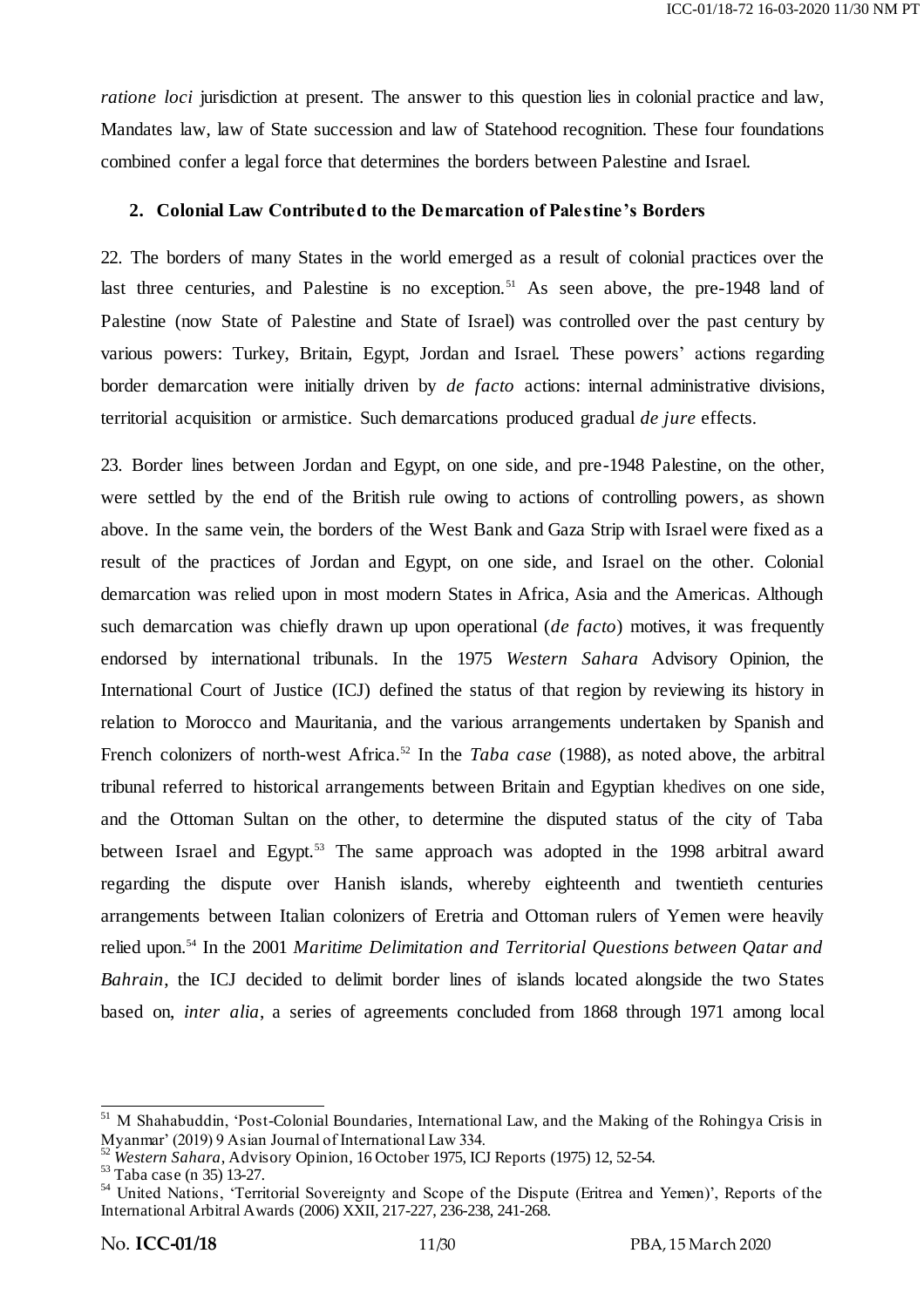chiefs, the Ottomans and Britain in both Gulf territories. <sup>55</sup> Colonial arrangements triggered, among other factors, the 2018 judgment of Egyptian Constitutional Court regarding the Tiran and Sanafir islands between Saudi Arabia and Egypt.<sup>56</sup> Hence, the arrangements of Turkey, Britain, Egypt and Jordan in the demarcation of Palestine's borders cannot be ignored.

24. Significantly, in its landmark 2004 *Wall Advisory Opinion*, the ICJ endorsed the 'Green' Line' between the West Bank and Israel that was drawn by the 1949 armistice agreement (discussed above) as the boundary between Israel and Palestine. Thus, the Court declared:

The territories situated between the Green Line […] and the former eastern boundary of Palestine under the Mandate were occupied by Israel in 1967 during the armed conflict between Israel and Jordan. Under customary international law, these were therefore occupied territories in which Israel had the status of occupying Power. Subsequent events in these territories [...] have done nothing to alter this situation. All these territories (including East Jerusalem) remain occupied territories and Israel has continued to have the status of occupying Power.<sup>57</sup>

25. In twenty references to the Green Line by the World Court in this Advisory Opinion,<sup>58</sup> the ICJ inferred that if it was built alongside that line, the wall's construction would not have contradicted international law. In other words, the Green Line has become the legal boundary between Israel and Palestine.<sup>59</sup> In Resolution 67/19 of 29 November 2012, the United Nations General Assembly recognized the 'State of Palestine on the Palestinian territory occupied since 1967'. <sup>60</sup> These ICJ and General Assembly positions are declaratory in nature and reflect a decades-long State practice. The practices of concerned States with regard to Palestine/Israel borders resembles the practices of colonial powers elsewhere in the world. The position of the ICJ, the General Assembly and other international bodies as well as the concerned parties with regard to border creation represents a legal endorsement, or demarcation, of such borders.

## **3. Mandates Law Reaffirms the Scope of Palestine's Territory**

26. The status of Palestine as developed by colonial practices goes in line with the Mandates law that governed Ottoman and German territories occupied during World War I.<sup>61</sup> Based on article

<sup>.</sup> <sup>55</sup> *Maritime Delimitation and Territorial Questions between Qatar and Bahrain*, Merits, 16 March 2001, ICJ Reports (2001) 54-62.

<sup>&</sup>lt;sup>56</sup> K Adel Kebaish, 'Tiran and Sanafir: A Historical and Constitutional Argument Opposing the Territorial Cession of the Tiran and Sanafir Islands to Saudi Arabia' (2019) 97 Texas Law Review 835; A Enazy, *The Legal Status of Tiran and Sanafir Island* (King Faisal Center for Research and Islamic Studies 2017).

<sup>57</sup> *Legal Consequences of the Construction of a Wall in the Occupied Palestinian Territory*, 9 July 2004, Advisory Opinion, ICJ Reports (2004) 167.

<sup>58</sup> ibid, 166, 168-171, 177, 184, 189, 191.

<sup>59</sup> J Strawson, 'British (and International) Legal Foundation for the Israeli Wall: International Law and Multi-Colonialism' (2005) 13 Palestine Yearbook of International Law 1.

<sup>60</sup> UN Doc. A/RES/67/19, 29 November 2012.

<sup>61</sup> League of Nations, *The Mandate System: Origin — Principles — Application*, Geneva, 1945, 78 (emphasis in original); Government of Palestine, *A Survey of Palestine* (Government Printer 1946) I, 140-224.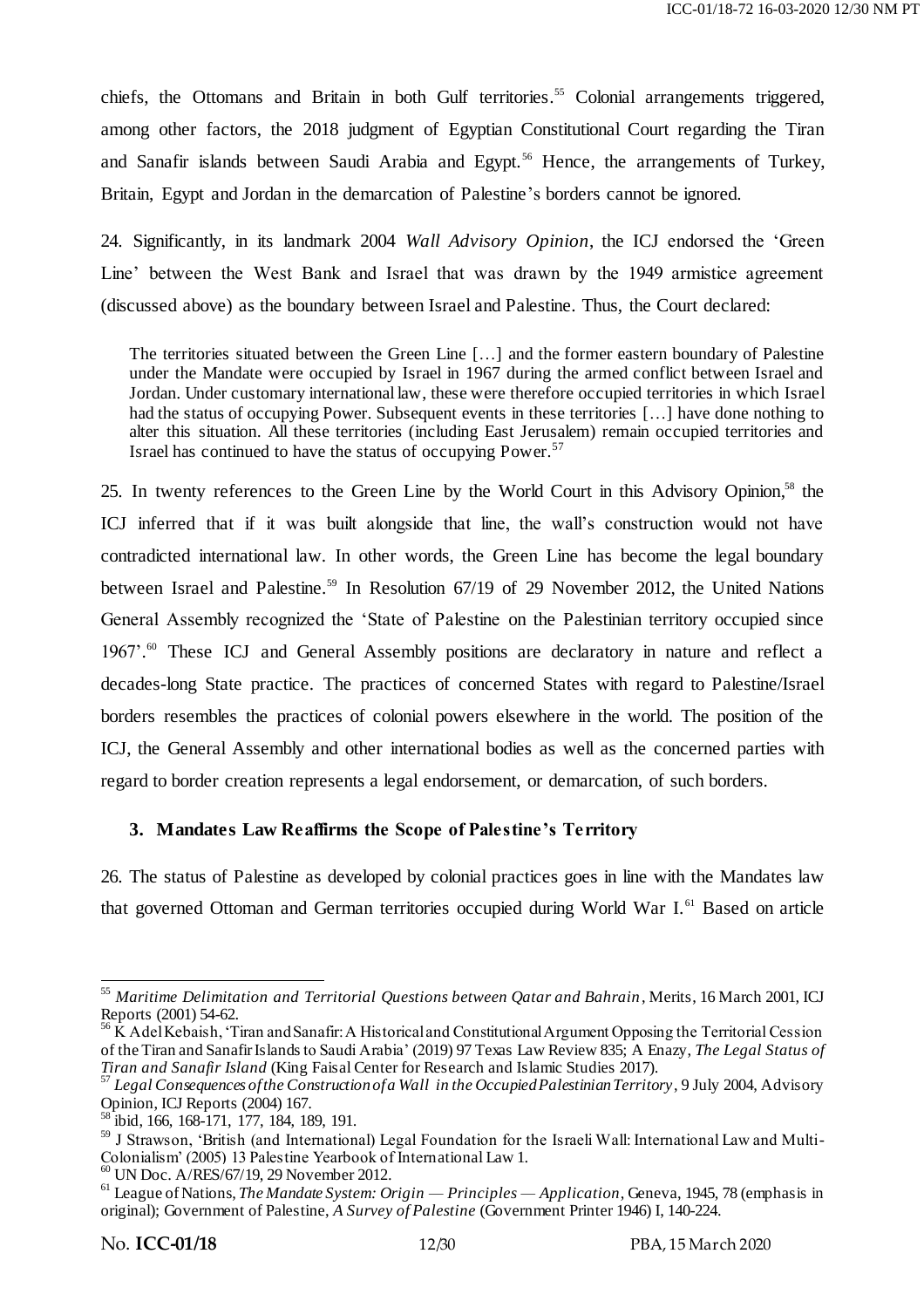22 of the Covenant of the League of Nations,<sup>62</sup> the Mandatory Power had the responsibility to assist the people of mandated territory to govern themselves, namely to form their own State. When the Mandatory leaves, the territory's people become entitled to establish a State. In the case of Mandated Palestine, as the Palestinian people were divided into two racial peoples (Arab and Jewish), the UN General Assembly (the legitimate successor of the Council of the League of Nations) decided to divide Palestine into two States by the 1947 Partition Resolution: a Jewish State (i.e. Israel) and an Arab State (i.e. Palestine). The creation of the State of Israel on 78% of the pre-1948 territory exceeded the land allotted for it under Partition Resolution. Israel seized half of the territory allotted to the Arab State and the western part of Jerusalem. The remainder of Palestine, all located within the territory assigned to the Arab State and the eastern part of Jerusalem, was left outside Israel proper. This portion of land continued to be the legal title of the Palestinian people to set up its State therein. No other State claimed sovereign rights over these territories, except Jordan in the West Bank and Israel in East Jerusalem. As States overwhelmingly rejected Jordanian sovereignty on that part of Palestinian soil, Jordan correctly decided to renounce its claim to that region on 31 July 1988,<sup>63</sup> restoring the legitimate title of the Palestinian people therein.<sup>64</sup> As to the Israeli unilateral incorporation of East Jerusalem, the international community, represented by a series of UN General Assembly and Security Council resolutions, did not acknowledge Israeli sovereignty therein, considering Israel's annexation null and void. There is no need to replicate such resolutions, which are declaratory in nature, as the ICC Prosecutor Request as well as myriad number of studies adequately addressed this matter.<sup>65</sup>

27. The title of the Palestinian people to form a State in the remaining parts of territory of Palestine (i.e. the West Bank, including East Jerusalem, and Gaza Strip) can be further assessed against the backdrop of the *jus cogens* right to self-determination that has been reaffirmed by State practice as reflected through numerous resolutions decided by Security Council, General Assembly, Human Rights Council, UNESCO, EU and other international bodies. On this matter,

 $62$  Q Wright, 'Status of the Inhabitants of Mandated Territory' (1924) 18 American Journal of International Law 314; P Lampué, ‗De la nationalité des habitants des pays à mandat de la Société des Nations' (1925) 52 Journal du droit international 60; G Abi-Saab, 'Nationality and Diplomatic Protection in Mandated and Trust Territories' (1962) 3 Harvard International Law Club Bulletin 46.

<sup>63</sup> ‗Termination of Jordan's Ties with the West Bank', in W Quandt (ed), *The Middle East: Ten Years after Camp David* (Brookings 1988) 494.

<sup>&</sup>lt;sup>64</sup> J Quigley, 'The Palestine Declaration to the International Criminal Court: The Statehood Issue' (2009) 35 Rutgers Law Record 1, 6.

 $^{65}$  ICC Prosecutor Request (22 January 2020), paras 50-51, 53, 58-59. See also P Mohn, 'Jerusalem and the United Nations' (1950) 28 International Conciliation 425; S Jones, 'Status of Jerusalem: Some National and International Aspects' (1968) 33 Law and Contemporary Problems 169; J Tulman, ‗The International Legal Status of Jerusalem' (1979) 3 A.S.I.L.S. International Law Journal 39; M Gruhin, ‗Jerusalem: Legal & Political Dimensions in a Search for Peace' (1980) 12 Case Western Reserve Journal of International Law 169; J Quigley, 'Jerusalem: The Illegality of Israel's Encroachment' (1997) 9 Palestine Yearbook of International Law 19; S Halabi, ‗Jerusalem in the Court and on the Ground' (2014) 26 Florida Journal of International Law 223; O Friesel, 'Fifty Years since the 1967 Annexation of East Jerusalem: Israel, the United States, and the First United Nations Denunciation' (2018) 20 Journal of the History of International Law 89.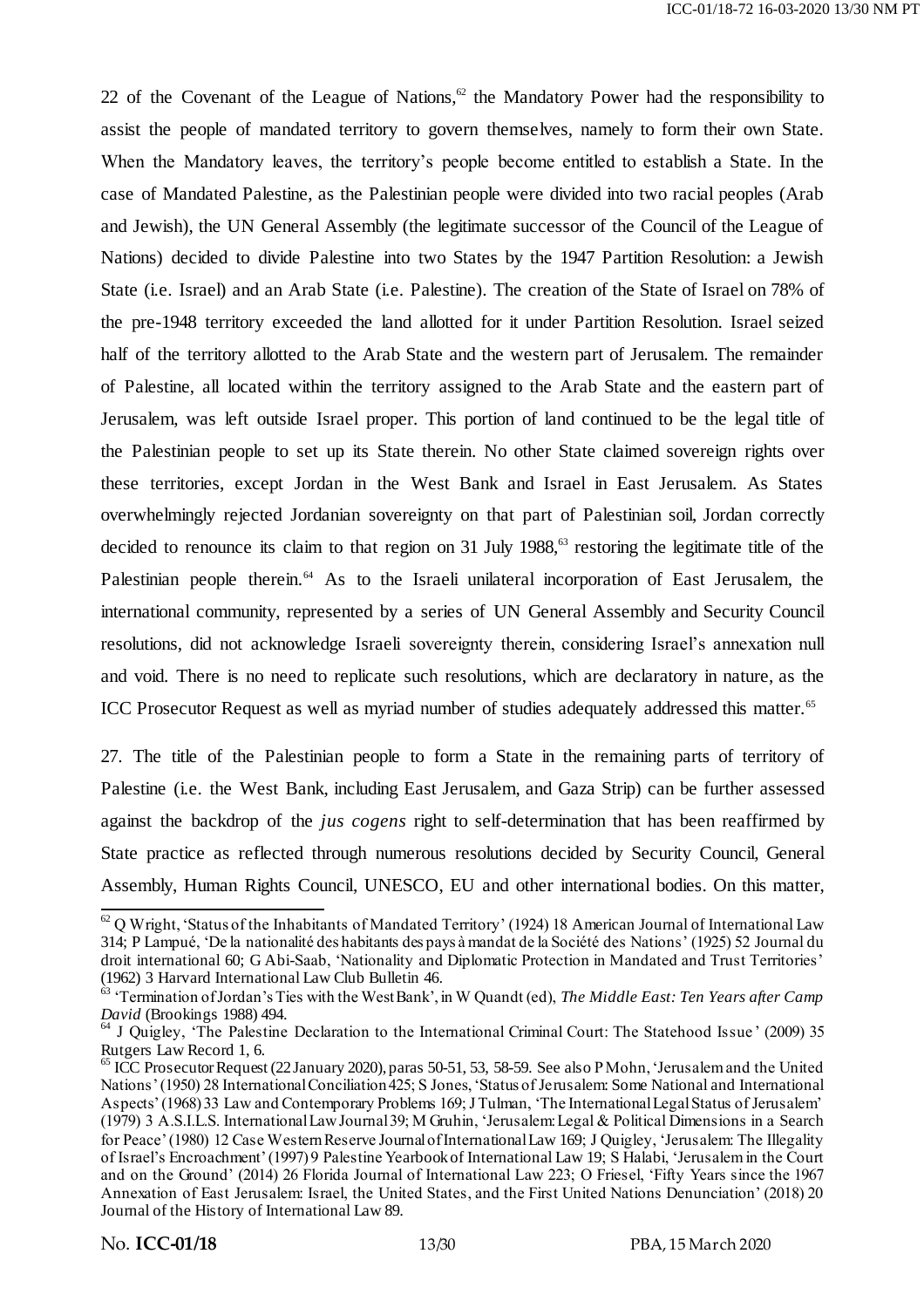the PBA fully endorses the position of the ICC Prosecutor Request on the question of selfdetermination and its nexus to the statehood within the 1967-occupied territory.<sup>66</sup>

28. Irrespective of the binding effect or validity of the 1947 United Nations Partition Plan *per se*  as a General Assembly resolution, $67$  the United Nations power to divide a mandated territory derives its legal value from the validity of the Mandate itself. If the Mandate was valid, the Partition Resolution should be consequently deemed valid too. In all mandates, there were two parties: the League of Nations and the Mandatory (Britain, in the case of Palestine). The League of Nations, as the international custodian,<sup>68</sup> had entrusted Britain to administrate the territory. The ICJ considered the United Nations General Assembly as the successor to the Council of the League of Nations regarding mandated territories. This Court concluded on 11 July 1950 that

the General Assembly of the United Nations is legally qualified to exercise the supervisory functions previously exercised by the League of Nations with regard to the administration of the [Mandated] Territory.<sup>69</sup>

29. As Britain declared its intention to abandon its mandate on 2 April 1947 (as discussed above), the United Nations General Assembly recovered its responsibility over Palestine. Thus, in accordance with this United Nations-League of Nations succession, the General Assembly had the legal capacity to, and it did, divide Palestine into two States.<sup>70</sup>

30. The foregoing discussion reveals that as the United Nations Partition Resolution has not been implemented by States that fought the 1947-1949 war; a new reality emerged. The fresh boundaries that were drawn up on *de facto* basis in the 1949 armistice agreements have subsequently proved to be effective and gradually transformed into *de jure* lines. The consistent United Nations General Assembly resolutions over the past three decades on Palestine's status,

-

<sup>66</sup> ICC Prosecutor Request (22 January 2020), paras 147-156.

 $67$  C Eagifton, 'Palestine and the Constitutional Law of the United Nations' (1948) 42 American Journal of International Law 397; B Sloan, 'The Binding Force of a "Recommendation" of the General Assembly of the United Nations' (1948) British Year Book of International Law 21; S Rosenne, 'Directions for a Middle East Settlement: Some Underlying Legal Problems', *The Middle East Crisis*(Oceana 1969) 44-67; H Cattan, *Le partage de la Palestine du point de vue juridique* (Geneva 1970); Y Dinstein, ‗The United Nations and the Arab-Israeli Conflict', in J Moore (ed), *The Arab-Israeli Conflict*(Princeton 1974) II, 481-509; W Mallison and S Mallison, *An International Law Analyses of the Major United Nations Resolutions Concerning the Palestine Question* (UN Doc. ST/SG/SER.F/4, 1979) 10-30.

<sup>68</sup> P Pic, *Syrie et Palestine: mandats français et anglais dans le Proche-Orient* (Champion 1924) 40-48; A Baumkoller, *Le mandat sur la Palestine* (Rousseau 1931) 111-142.

<sup>69</sup> *International Status of South-West Africa*, Advisory Opinion, 11 July 1950, ICJ Reports (1950) 137.

<sup>70</sup> United Nations, *Report of the Sub-Committee 2 to the Ad Hoc Committee on the Palestinian question* (UN Doc. A/AC.14/32 and Add. 1, 11 November 1947) 276-278; H Cattan, *Palestine and International Law: The Legal Aspects of the Arab-Israeli Conflict* (Longman 1976) 69-89. The Partition Resolution has relevance until the present as it has been expressed in ample General Assembly resolutions, such as: A/RES/186 (S-2), 14 May 1948; A/RES/35/169(A-E), 15 December 1980; A/RES/43/177, 15 December 1988; A/RES/55/55, 1 December 2000; A/RES/56/33, 3 December 2001; A/57/L.44, 20 November 2002; A/RES/57/107, 14 February 2003; A/RES/58/21, 22 January 2004; A/RES/59/31, 31 January 2005; A/RES/60/36, 10 February 2006; UN Doc. A/RES/67/19, 29 November 2012; A/RES/74/10, 9 December 2019; and in the ICJ in the *Legal Consequences of the Construction of a Wall* (n 57) 165, 188.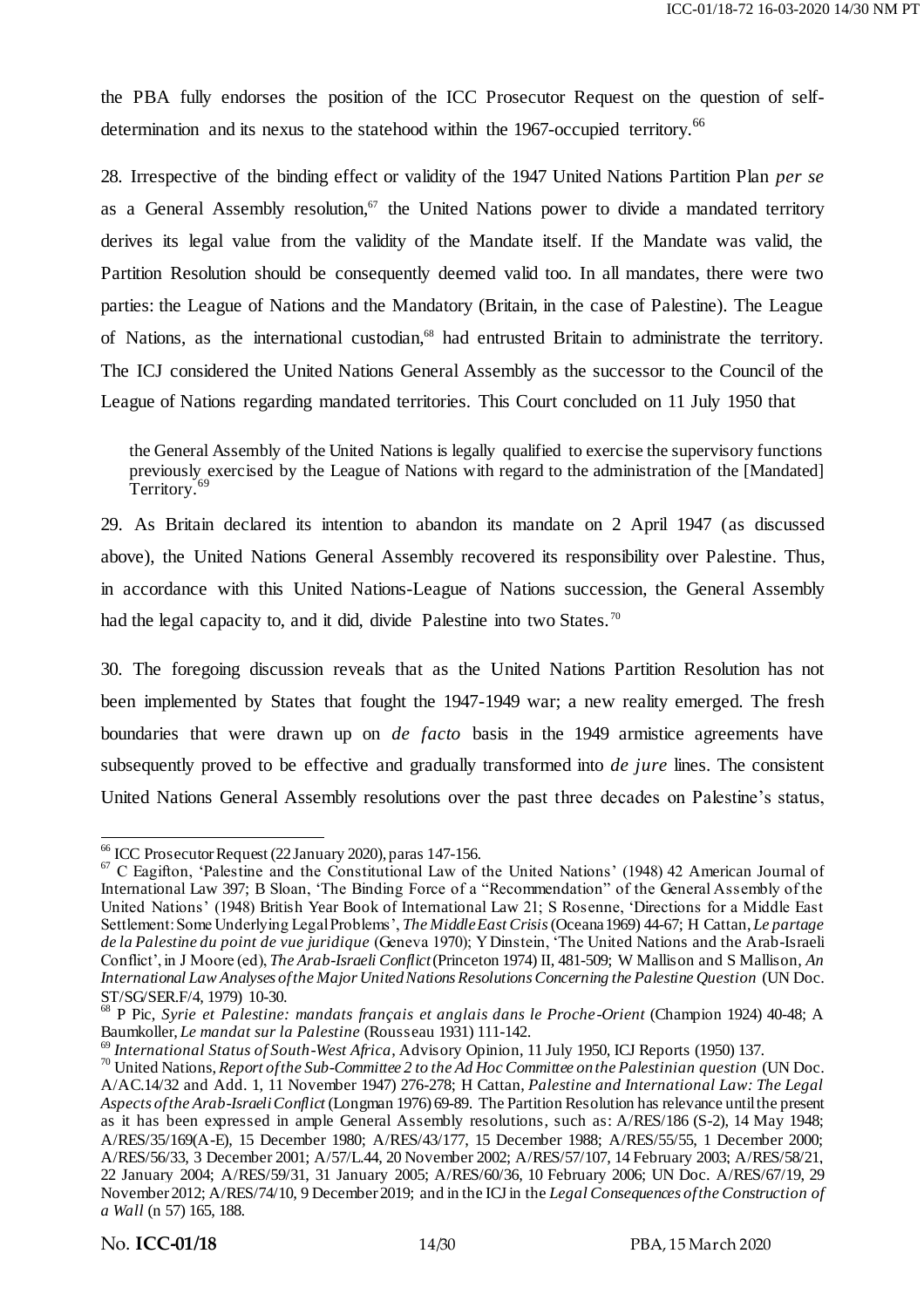coupled with Palestinian acceptance to limit the scope of the State of Palestine within the 1967 occupied territory (as will be explained below), can be considered as an amendment of the Partition Resolution. By this implicit amendment, the State of Palestine's territory has become confined to the West Bank, including East Jerusalem, and Gaza Strip. By such amendment, the territory of the new Palestine has been shrunk into 22% of the Mandated Palestine, instead of 43% that was originally designated to the Arab State by the United Nations General Assembly in 1947; as such the ICC *ratione loci* jurisdiction might be exercised only within these limits without an extension to the areas of the Arab State proposed in the Partition Resolution.

### **4. Law of State Succession Confirms Palestine's Territorial Scope**

31. Colonial powers' practices and Mandates law, as advanced above, go in line with the law of State succession, $71$  which demonstrates that the territory of Palestine consists of the reminder land of the pre-1948 Palestine that was occupied by Israeli troops in June 1967. When Mandated Palestine ceased to exist in May 1948, two States were projected to succeed it based on the 1947 United Nations General Assembly Partition Resolution: a Jewish State (Israel) and an Arab State (Palestine). Israel, in reality, succeeded Palestine in areas allocated to the Jewish State and approximately half of the land assigned to the Arab State as well as West Jerusalem. As the State of Israel was recognized by the United Nations on the territory allotted to the Jewish State, the remainder of pre-1948 Palestine shall be succeeded by the Palestinian people.

32. The division of the Arab State's territory among Jordan, Egypt and Israel from 1948 and 1967 does not alter the right of the Palestinian people to establish their own State in it, unless if the legal representative of the Palestinians agrees to relinquish their right from parts of that territory. That legal representative, namely the Palestine Liberation Organization (PLO),<sup>72</sup> has agreed, by recognizing Israel and accepting to establish a Palestinian State solely within the 1967-occupied territory, to renounce half of the territory allocated to the Arab State following the compromised principle ‗land for peace'. The remainder territory continues to be the title of Palestinian people: the West Bank, including East Jerusalem, and Gaza Strip.

 $71$  E Castren, 'On State Succession in Practice and Theory' (1954) 24 Nordisk Tidsskrift for International Ret 55; F Krenz, ‗Newly Independent States and the Problem of State Succession' (1963) 33 Nordisk Tidsskrift for International Ret 97; G Verbit, 'State Succession in the New Nations' (1966) 60 American Society of International Law Proceedings 119; D O'Connell, *State Succession in Municipal Law and International Law* (CUP 1967); J Tyranowski, ‗State Succession: Boundaries and Boundary Treaties' (1980) 10 Polish Yearbook of International Law 115; O Schachter, 'State Succession: The Once and Future Law' (1993) 33 Virginia Journal of International Law 253; H Kleinschmidt, 'Decolonisation, State Succession, and a Formal Problem of International Public Law' (2015) 58 German Yearbook of International Law 265.

 $72$  A Kassim, 'The Palestine Liberation Organization's Claim to Status: A Juridical Analysis under International Law' (1980) 9 Denver Journal of International Law and Policy 1.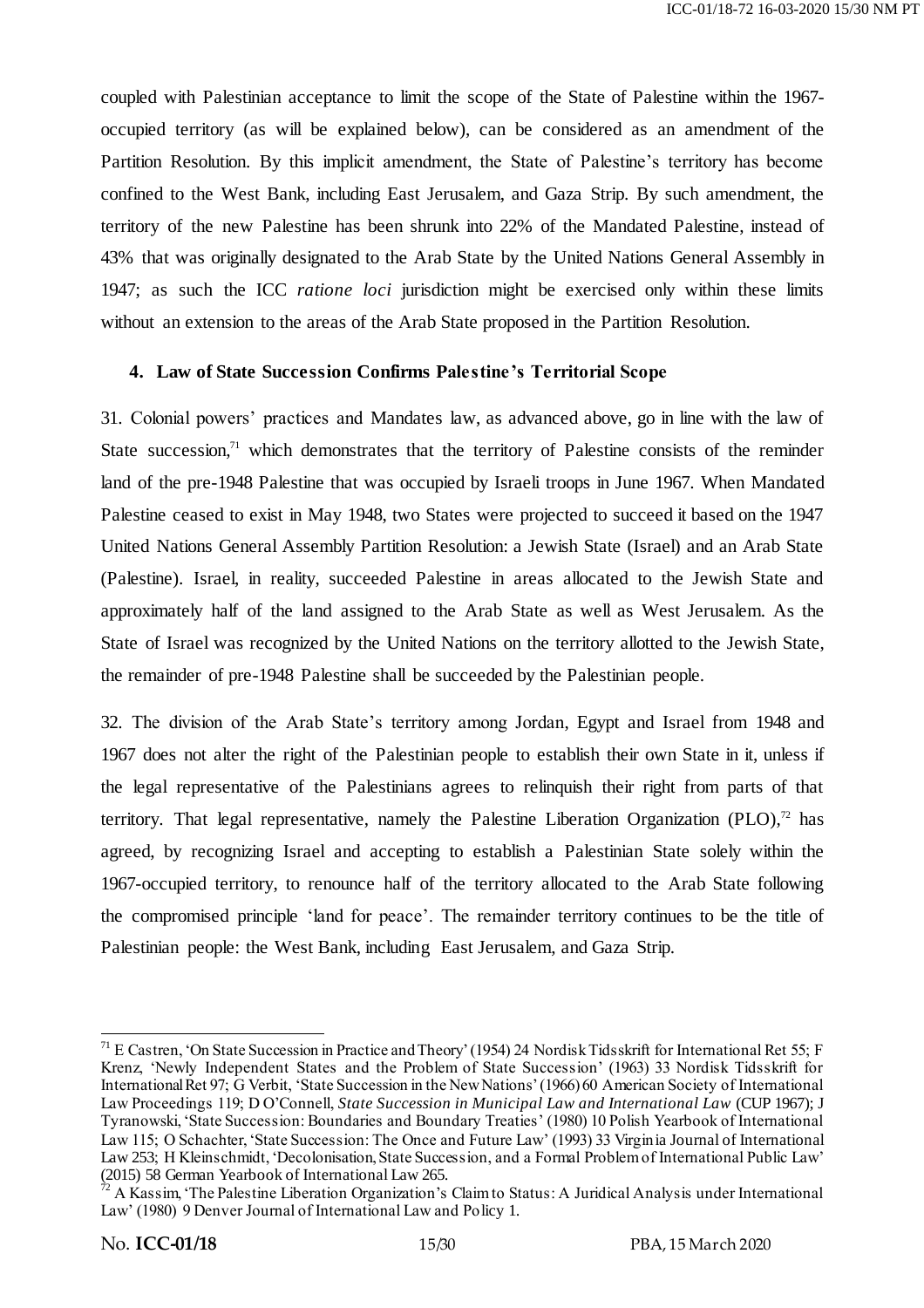# **5. Law of Statehood Recognition Demonstrates the Consistent Practice of States to Recognize Palestine within the Territory Occupied by Israel in 1967**

33. Over the course of seventy years, constant State practice has endorsed the demarcation of the 1949 Palestine boundaries, as manifested collectively in the actions of international organizations and individually by unilateral recognition of the State of Palestine within the 1967-occupied territory. The passage of time made these lines stable for close to two decades, from 1949 to 1967. The United Nations recognition of Israel within territories that exclude the West Bank, including East Jerusalem, and Gaza Strip,<sup>73</sup> Security Council Resolutions 242 of 1967 and 338 of 1973 that called Israel to withdraw from territories that it occupied on 5 June 1967, offer further evidence. Several Security Council resolutions lead to the same conclusion. Resolution 1515 of 19 November 2003 endorsed the Roadmap for peace and the 2002 Arab Peace Initiative that recognized the State of Palestine on the pre-1967 boundaries.<sup>74</sup> Security Council Resolution 2334 of 23 December 2016 reaffirmed (in paragraph 1) that 'the establishment by Israel of settlements in the Palestinian territory occupied since 1967, including East Jerusalem, has no legal validity and constitutes a flagrant violation under international law'. This resolution also mentioned, in its preamble, a number of its previous resolutions implying that the Palestinian territory comprises the West Bank, including East Jerusalem, and Gaza Strip.

34. The above practices did not distinguish East Jerusalem from the rest of the West Bank. Most States do acknowledge, in principle, East Jerusalem as part of Palestine and West Jerusalem as part of Israel. This can be adduced, by implication, from the General Assembly and Security Council resolutions that rejected Israeli annexation of East Jerusalem but not West Jerusalem.<sup>75</sup>

35. Accordingly, the West Bank, including East Jerusalem, and Gaza Strip have been constantly recognized *de jure* as the State of Palestine's territory. This endorsement of Palestine's territory has been reaffirmed by a series of General Assembly resolutions that reflect practice of States and acceptance of Palestine as a State (non-UN member) by General Assembly Resolution 67/19 of 29 November 2012 and parallel bilateral recognition by 138 States. In this resolution, the General Assembly recognized the territory of Palestine 'on the basis of the pre-1967 borders'.<sup>76</sup> Such actions demonstrated the recognition of Palestine within the 1967-occupied territories and paved the way for Palestine to become a member State in over a hundred international organizations and treaties. This practice matches the standard view in international law that

<sup>-</sup><sup>73</sup> UN Doc. A/RES/273 (III), 11 May 1949.

<sup>74</sup> UN Doc. S/2003/529, 7 May 2003, Annex.

<sup>&</sup>lt;sup>75</sup> UN Doc. A/ES-10/L.22, 21 December 2017. J Quigley, 'The Status of Jerusalem after the Admission of Palestine to the United Nations', in M Qafisheh (ed), *Palestine Membership in the United Nations: Legal and Practical Implications* (CSP 2013) 290-307.

 $^{76}$  UN Doc. A/RES/67/19, 29 November 2012, para 4.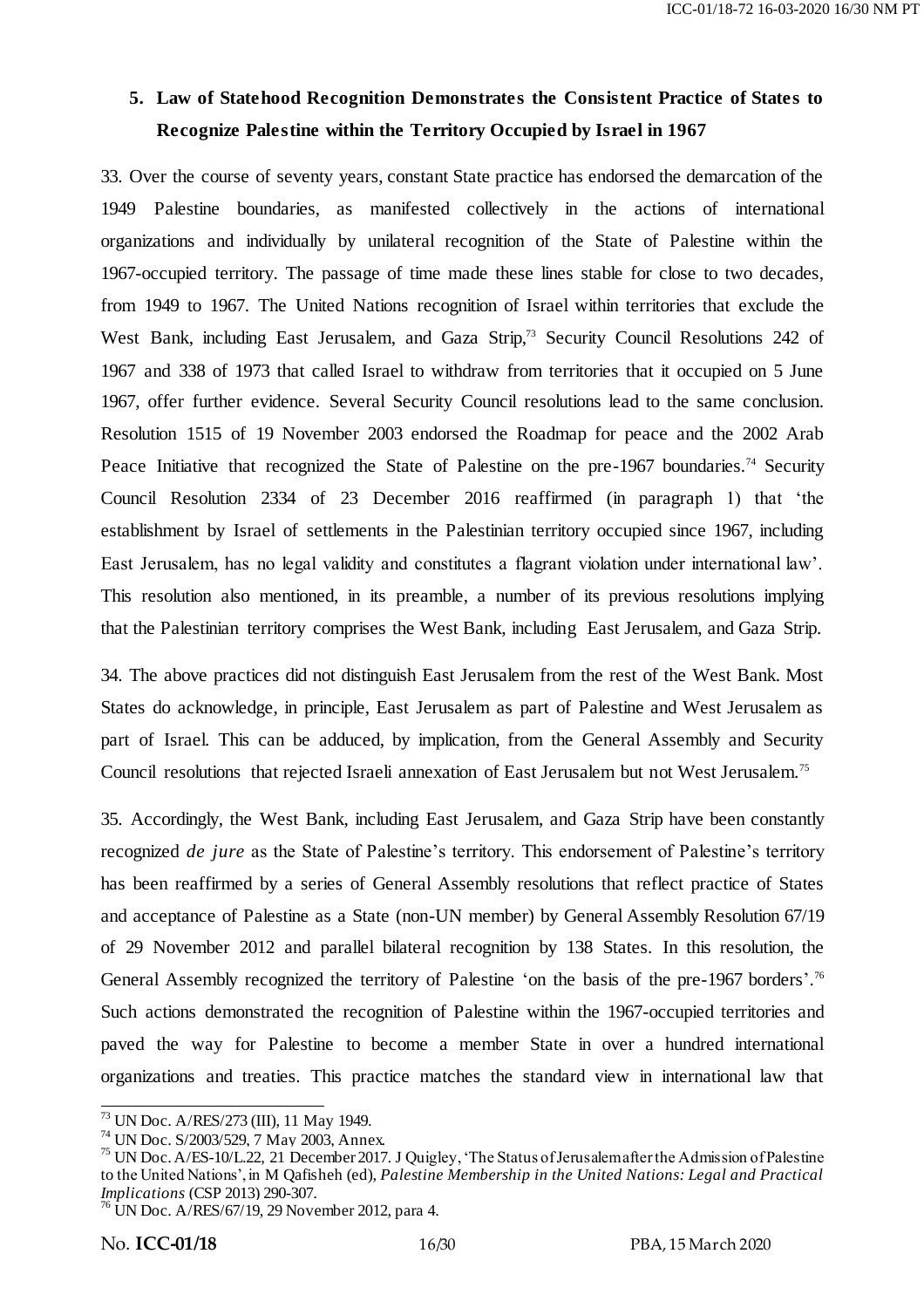recognition of States is declaratory in nature, not constitutive, as long as the recognized State exists in reality and performs State-like functions.<sup>77</sup>

36. In sum, the territory of the State of Palestine for ICC purposes (and indeed for other international law purposes) is well-defined and legally recognized at least within the West Bank, including East Jerusalem, and Gaza Strip. Palestine might claim additional, extra territorial title (and by extension of ICC territorial jurisdiction) in the areas of pre-1948 Palestine that were allotted to the Arab State in the United Nations 1947 Partition Resolution; the Court's competence to adjudicate in the latter areas might be subject to dispute between Palestine and Israel. Thus far, by the negotiation process, Palestine made a pledge to renounce its title in the territory beyond the West Bank and Gaza Strip, but that pledge was made contingent to a final resolution to the entire Israeli-Palestinian conflict. Until reaching an agreed-upon solution, the territory that was allotted to the Arab State in the Partition Resolution might continue to have a ‗grey area' status as for as the ICC territorial jurisdiction is concerned. But Palestine's entitlement over the 1967-occupied territory remains beyond question under general international law, including for the purposes of ICC territorial jurisdiction. The fact that Israel occupies the State of Palestine's territory does not preclude the Court from exercising its jurisdiction in that territory, regardless of the citizenship of alleged perpetrators of international crimes. Claiming otherwise would leave the notion of ICC's *ratione loci* jurisdiction absurd.

37. Even if, arguendo, the borders of the State of Palestine are uncertain, numerous ICC State Parties have similar border uncertainties and the Court has no reason under international law to refrain from investigation and adjudication due to such circumstances. Based on the established doctrine of *la competence de la competence*, the ICC, as the case of any international or domestic tribunal, reserves a margin of appreciation in determining its authority in ruling on specific cases depending on the circumstances (facts and law) surrounding each case. Although determining particular border lines might affect decisions on given aspects of territorial competence, such determination should not impede the Court to exercise *in toto* jurisdiction.

38. Judging on criminal responsibility of certain individuals does not necessarily imply border demarcation. Deciding on acts occurring in Serbia would not determine the status of Kosovo.<sup>78</sup> The conviction of individuals in eastern Ukraine does not require a final decision on Crimea's

 $\overline{\phantom{a}}$  $77$  O Thormodsgard and R Moore, 'Recognition in International Law' (1927) 12 Washington University Law Review 108; H Lauterpacht, 'Recognition of States in International Law' (1944) 53 Yale Law Review 385; S Talmon, ‗The Constitutive Versus the Declaratory Theory of Recognition: Tertium Non Datur?' (2005) 75 British Year Book of International Law 101.

<sup>&</sup>lt;sup>78</sup> A Zimmermann and A Stahn, 'Yugoslav Territory, United Nations Trusteeship or Sovereign State - Reflections on the Current and Future Legal Status of Kosovo' (2001) 70 Nordic Journal of International Law 423; P Williams, ‗Earned Sovereignty: The Road to Resolving the Conflict over Kosovo's Final Status' (2003) 31 Denver Journal of International Law and Policy 387.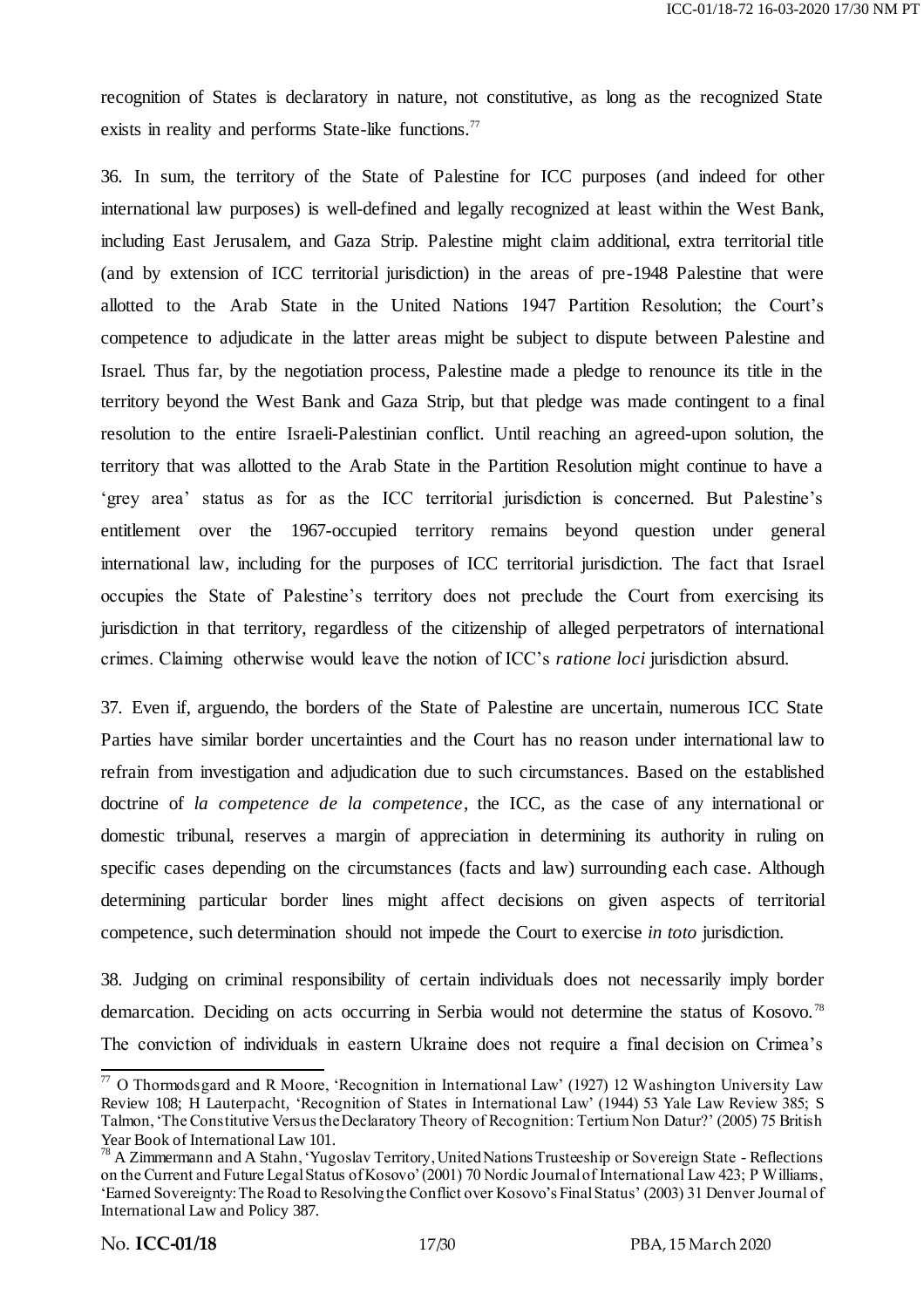sovereignty.<sup>79</sup> Applying the Rome Statute in Cyprus would not decide the legal fate of that island.<sup>80</sup> The ICC's *ratione loci* in Afghanistan does not necessitate resolving frontier conflicts with Pakistan.<sup>81</sup> The same can be said regarding Greece, Libya, South Korea, Sudan, Turkey and Russia. There is no need to treat Palestine/Israel boundaries any different. To be sure, the ICC Prosecutor may investigate, prosecute and summon suspects based on a case-by-case basis depending on the specific location in which a given criminal act occurs. There are certain places that undoubtedly fall within the territory of Palestine, such as the Gaza Strip, the West Bank, and most of East Jerusalem (with the exception, probably, of the tiny strip of no-man zone in Jerusalem and the territory of pre-1948 Palestine that was allotted to the Arab State in the 1947 General Assembly's Partition Resolution and became part of Israel). However, the PBA is of the position that the ICC may exercise *ratione loci* jurisdiction in the no-man land of Jerusalem as it was occupied by Israel in 1967 as the rest of the West Bank, including East Jerusalem.<sup>82</sup>

#### **SUBMISSION III**

#### **REAFFIRMATION OF THE** *DE JURE* **BORDERS OF PALESTINE**

39. The *de jure* territory of the State of Palestine in the West Bank, including East Jerusalem, and Gaza Strip has been further stabilized through the consent of relevant parties (Israelis and Palestinians) as manifested in the Oslo Accords and by the realties created thereafter. All States, including Israel, treat the inhabitants of the West Bank and Gaza Strip as citizens of Palestine. Over the past decade, Palestine has been admitted as a State in a dozen international organizations and over a hundred treaties that establish rights and obligations within a specific territory. One may thus invoke three foundations to further demonstrate Palestine's existence within a defined territory in which the ICC may exercise its jurisdiction similar to other States, particularly that of *ratione loci*: law of negotiation, citizenship law and law of treaties.

 $79$  E Bora, 'Cyprus in International Law' (2013) 6 Ankara Bar Review 27; H Basaran 'The Cyprus Question, International Law and European Law: An Assessment' (2018) 28 Transnational Law & Contemporary Problems 1. <sup>80</sup> A Catala, ‗Secession and Annexation: The Case of Crimea' (2015) 16 German Law Journal 581; M Nikouei and M Zamani, ‗The Secession of Crimea: Where Does International Law Stand' (2016) 85 Nordic Journal of International Law 37.

<sup>&</sup>lt;sup>81</sup> T Mahmud, 'Colonial Cartographies, Postcolonial Borders, and Enduring Failures of International Law: The Unending Wars along the Afghanistan-Pakistan Frontier' (2010) 36 Brooklyn Journal of International Law 1; B Omrani, ‗The Durand Line: Analysis of the Legal Status of the Disputed Afghanistan-Pakistan Frontier' (2018) 26 University of Miami International and Comparative Law Review 75.

<sup>82</sup> B Al-Zoughbi, *Settlements or Colonies: Misleading Statistics in the Occupied Territory of the de jure Stat e of Palestine* (Arab Research Center for Research and Policy Studies 2013) 8-9.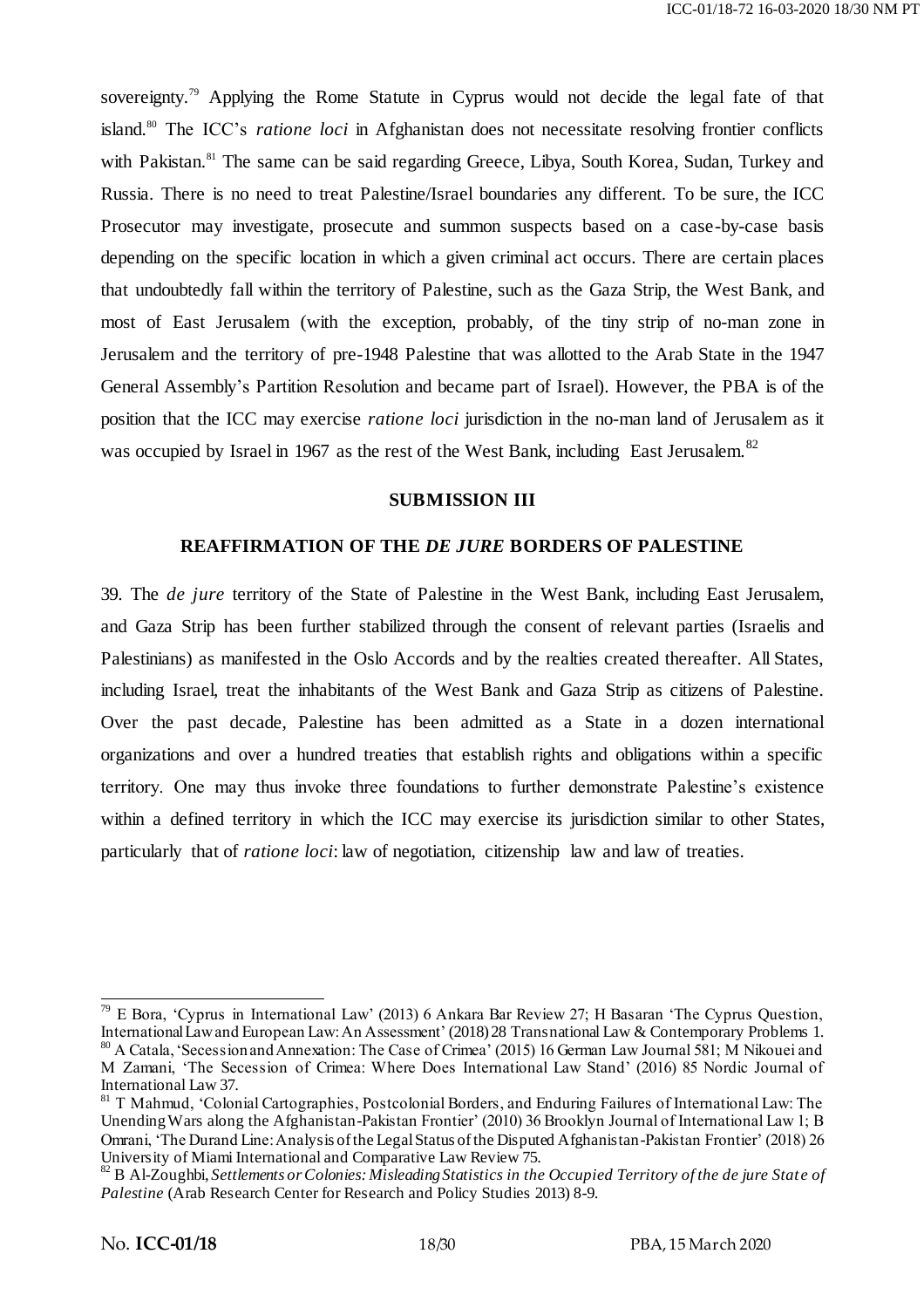#### **1. The Law of Negotiation Defines the Scope of Palestine's Territory**

40. In the Oslo Accords, composed of both the Declaration of Principles of 13 September 1993.<sup>83</sup> and the Interim Agreement of 28 September 1995,<sup>84</sup> Israel and the PLO agreed to negotiate on the basis of Security Council Resolutions 242 (1967) and 338 (1973). This indicates mutual consent that the Palestinian territory, as a matter of principle, forms the land that Israel seized in 1967. Both sides explicitly acknowledged the West Bank and Gaza Strip as a 'single territorial unit'.<sup>85</sup> The territorial division into three areas  $(A, B, C)$  that was made for security arrangements between Palestinians and Israelis does not derogate from State of Palestine's territorial title and sovereignty in those parts. It is merely an interim (or temporary) distribution of security and administrative arrangements between the two sides over individuals residing in these areas.

41. The status of the West Bank, including East Jerusalem, and Gaza Strip, as it has been explicitly agreed between Palestinians and Israelis in the Oslo Accords, should not be changed during the transitional period.<sup>86</sup> Reserving exclusive competence to Israeli courts to prosecute Israeli citizens in the territory of the State of Palestine resembles the privileges that had been conferred on certain foreigners under the Capitulation system over the colonial era;<sup>87</sup> and it also being used, indirectly, by Israel as 'a vehicle for territorial conquest in the context of protracted occupation and settler colonialism'.<sup>88</sup> Overall, while it is true that the Capitulation regime undermined sovereignty of host States, under no circumstances did it affect territorial titles.

42. It might be relevant to note that Palestinian courts refrain from trying Israeli soldiers not only due to the Oslo Accords' restrictions, but also as a result of Order No 164 of 1967 proclaimed by the Israeli occupation commander that stripped local judges from that function since 3 November 1967.<sup>89</sup> This limitation imposed on Palestinian courts<sup>90</sup> poses yet another

<sup>.</sup> <sup>83</sup> 32 International Legal Materials 1525 (1993).

<sup>&</sup>lt;sup>84</sup> 36 International Legal Materials 551 (1997).

<sup>&</sup>lt;sup>85</sup> Article 31 of the 1995 Interim Agreement states, *inter alia*, that 'the two parties view the West Bank and Gaza Strip as a single territorial unit, the integrity and status of which will be preserved during the interim period'.

<sup>&</sup>lt;sup>86</sup> Article 31 (ibid) added that 'neither side shall initiate or take any step that will change the status of the West Bank and the Gaza Strip pending the outcome of the permanent status negotiations'.

<sup>87</sup> G du Rausas, *Régime des capitulations dans l'Empire ottoman* (Rousseau 1910); L Thayer, ‗The Capitulations of the Ottoman Empire and the Question of their Abrogation as it affects the United States' (1923) 17 American Journal of International Law 207.

<sup>&</sup>lt;sup>88</sup> A Panepinto, 'From Extraterritorial Jurisdiction to Sovereignty: The Annexation of Palestine', in D Margolies, U Özsu, M Pal and N Tzouvala (eds), *The Extraterritoriality of Law: History, Theory, Politics* (Routledge 2019), 200-214, 211.

<sup>89</sup> Order concerning Local Courts (Status of the IDF Authorities) No 164, Israeli Army, *Proclamations, Orders and Appointments (West Bank)*, No 8 (29 December 1968) 333.

 $90$ <sup>T</sup> T Hansen, *Opportunities and Challenges Seeking Accountability for War Crimes in Palestine under the* International Criminal Court's Complementarity Regime' (2019) 9 Notre Dame Journal of International & Comparative Law xi.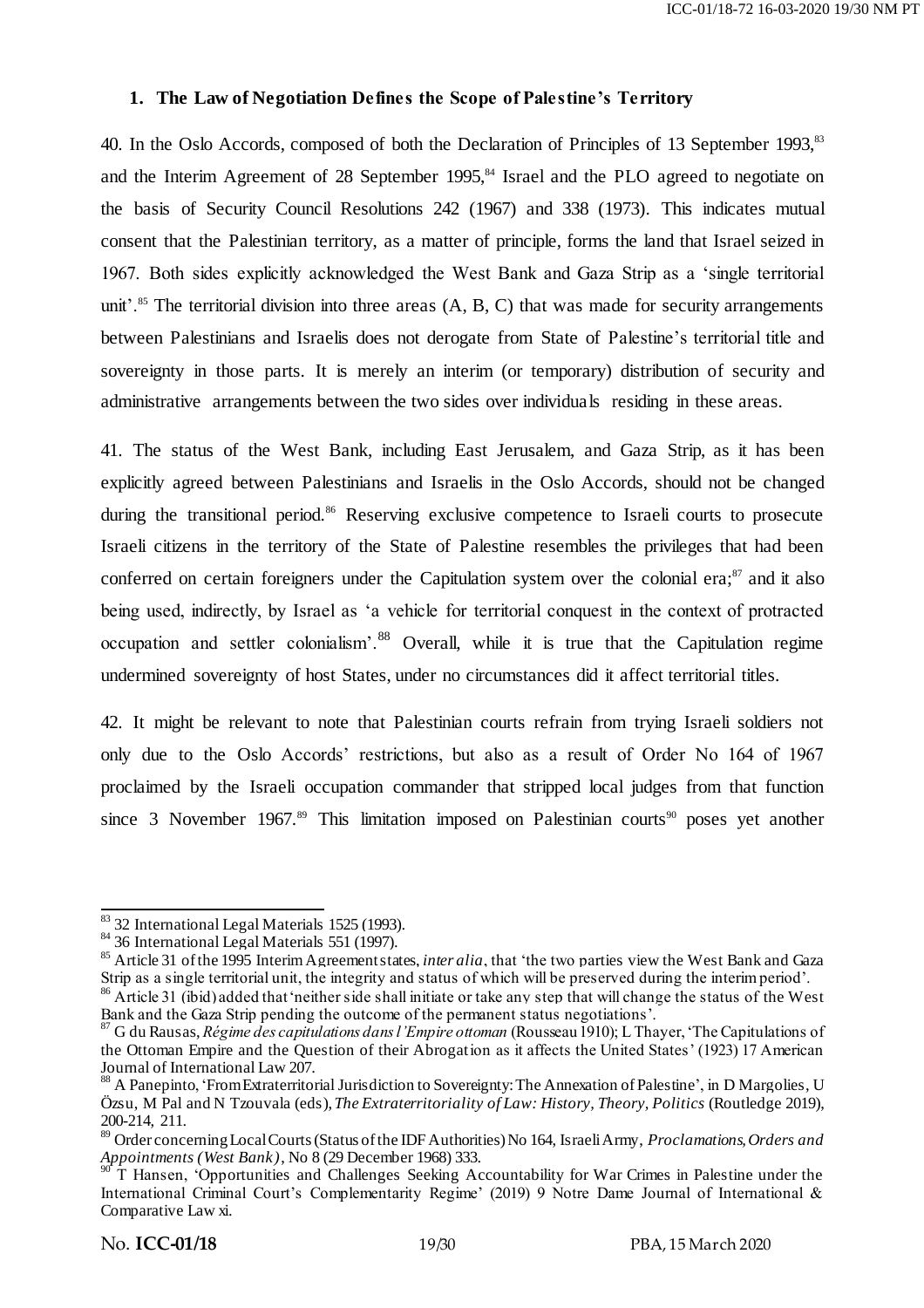reason that brings into operation the ICC's role in adjudicating on behalf of the unable domestic judiciary under the regime of complementarity set forth in article 17 of the Rome Statute.<sup>91</sup>

43. As part of the Oslo Accords, the Palestine acquired powers to perform a set of regular State functions. The lack of control over certain areas or issues does not imply Palestinian acceptance to the on-going situation, but it rather reflects an occupier's forceful domination,<sup>92</sup> as '[n]o territorial acquisition resulting from the [...] threat or use of force shall be recognized as legal'.<sup>93</sup> Occupation thus does not legally diminish Statehood or alter sovereignty of the occupied State.<sup>94</sup>

44. Since the temporal lapse of the Oslo Accords in May 1999, circumstances have substantially changed.<sup>95</sup> Palestine has behaved as a State and performed most of State's functions. Externally, as already noted above, it became a member of a dozen international organizations and acceded to over a hundred treaties. It established or enhanced its diplomatic missions worldwide. It hosts numerous embassies. At the domestic level, it has created State apparatuses: parliament, judiciary and ministries. It enacts legislation. Palestinian institutions operate similar to the case of other States, particularly on socio-economic matters: health, education, commerce, tax, customs, employment, housing, transportation, universities and municipalities.<sup>96</sup> Palestine has created security agencies, working as the country's police, future army and intelligence.<sup>97</sup>

45. Even if, arguably, Palestine agrees to give Israel certain security and judicial privileges within Palestinian territory in the absence of a final peace treaty, that may be regarded as a tool for exercising sovereignty by Palestine. In this context, it has been for long agreed by scholars and tribunals that concluding treaties represents a sovereign act. <sup>98</sup> States do wilfully adhere to

-

<sup>&</sup>lt;sup>91</sup> M Qafisheh, 'Nationalizing International Criminal Law in Palestine: The Challenge of Complementarity' (2016) 27 Hague Yearbook of International Law 165, 191-196; B'Tselem—The Israeli Information Center for Human Rights in the Occupied Territories,*The Israeli Attorney General's memorandum: Everything the ICC is not meant to be* (March 2020), available at: btselem.org (accessed 15 March 2020) 7-9, 18-19.

<sup>&</sup>lt;sup>92</sup> J Quigley, 'The Palestine Declaration to the International Criminal Court: The Statehood Issue' (2009) 35 Rutgers Law Record 1, 6-7 (referring to a number of instances of States that asserted sovereignty under occupation, including Congo under Belgium's occupation, Guinea-Bissau under Portugal and Kuwait under Iraq.

<sup>93</sup> UN General Assembly, *Declaration on Principles of International Law concerning Friendly Relations and Cooperation among States in accordance with the Charter of the United Nations*, UN Doc. A/RES/2625(XXV), 24 October 1970.

 $94$  C McCarthy, 'Paradox of the International Law of Military Occupation: Sovereignty and the Reformation of Iraq' (2005) 10 Journal of Conflict and Security Law 43; S Nicolosi, ‗The Law of Military Occupation and the Role of De Jure and De Facto Sovereignty' (2011) 31 Polish Yearbook of International Law 165.

<sup>&</sup>lt;sup>95</sup> O Lissitzyn, 'Stability and Change: Unilateral Denunciation or Suspension of Treaties by Reason of Changed Circumstances' (1967) 61 American Society of International Law Proceedings 186.

<sup>&</sup>lt;sup>96</sup> M Qafisheh, 'The Ability of the Palestinian Legal System to Secure Adequate Standards of Living: Reform or Failed State Duty' (2013) 3 Asian Journal of International Law 393.

<sup>&</sup>lt;sup>97</sup> M Qafisheh, 'Human Rights at the Time of Transition: How Security Forces Can be Held Accountable in a Divided Community?' (2020) Journal of Conflict and Security Law (krz031), [https://doi.org/10.1093/jcsl/krz03](https://doi.org/10.1093/jcsl/krz031)1. <sup>98</sup> A Kuhn, 'Treaty-Making Power and the Reserved Sovereignty of the States' (1907) 7 Columbia Law Review 172; L Thompson, 'State Sovereignty and the Treaty-Making Power' (1923) 11 California Law Review 242.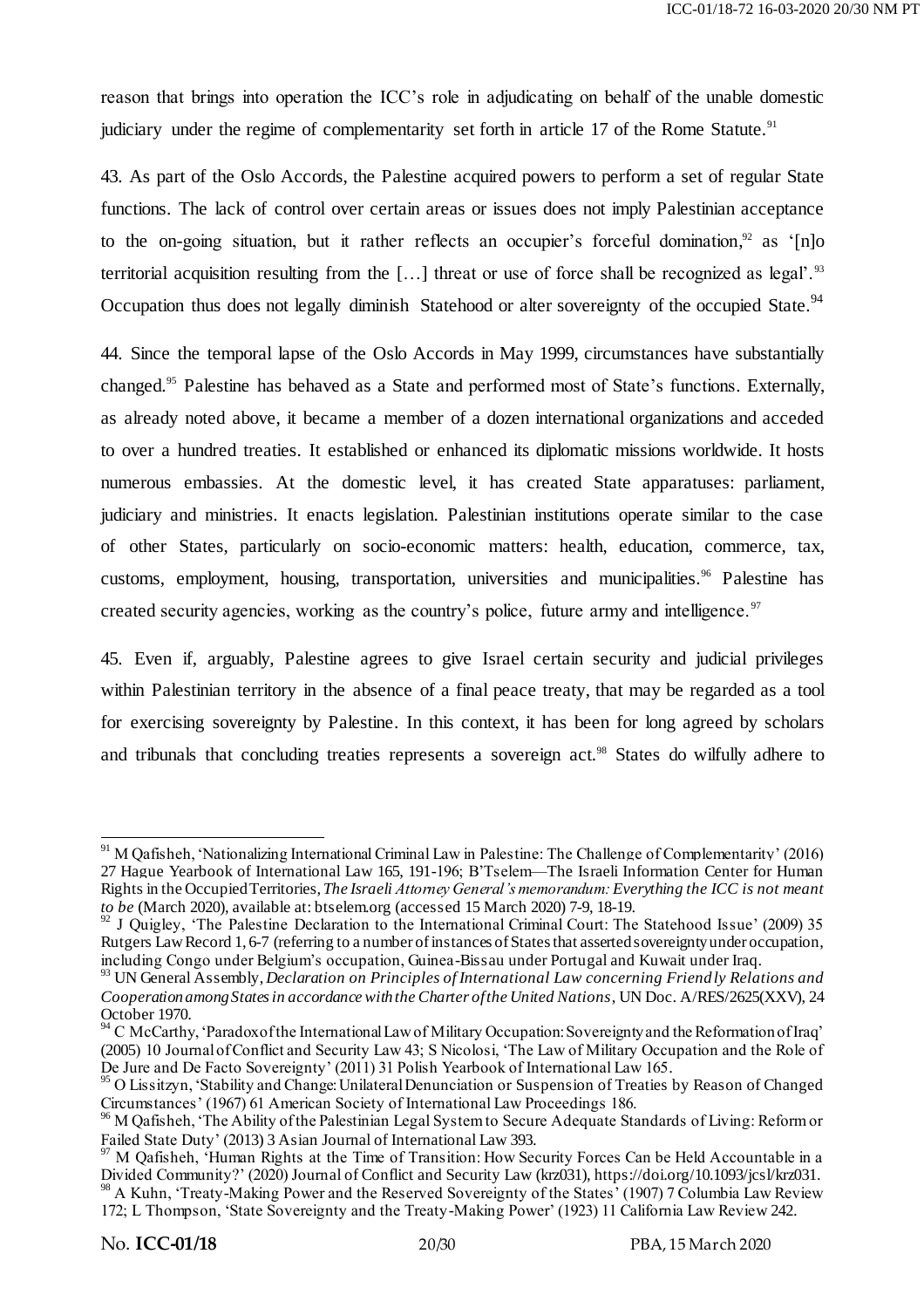treaties that may limit aspects of their sovereign powers, as the case of diplomatic, $99$  maritime, $100$ aviation,  $101$  trade,  $102$  and investment conventions,  $103$  to give just a few examples.

46. The fact that Palestinians and Israelis are undergoing a negotiation process to set the final boundaries between the State of Palestine and the State of Israel does not change Palestinian territorial title over the West Bank, including East Jerusalem, and Gaza Strip. <sup>104</sup> Naturally, negotiation might yield an agreed-upon solution that may modify Palestine-Israel borders,<sup>105</sup> for example by land swap or special arrangement of joint control in certain religious sites. Until that solution materializes, the *status quo* regarding Palestine's borders remains intact.

47. Some contends that as Palestine has no jurisdiction to try Israelis based on the Oslo Accords, ‗it cannot delegate the ICC's territorial jurisdiction that it does not possess'. <sup>106</sup> In response, it is safe to say that such contention is 'based on a misconception of delegated jurisdiction in international law'.<sup>107</sup> It is not for local courts to cede competence to the ICC, but rather the mere act of accession to the Rome Statute.<sup>108</sup> For example, while local courts in Afghanistan cannot prosecute American soldiers, and even though the Afghani government did not transfer its jurisdiction to the ICC,<sup>109</sup> the Court Appeals Chamber decided on 5 March 2020 to authorize the ICC Prosecutor to open an investigation over acts committed within Afghanistan's territory.<sup>110</sup> The same applies to non-Ukrainian citizens who may commit offences in Crimea after its

 <sup>99</sup> W Stankiewicz, 'A Rigid View of Sovereignty in International Diplomacy' (2010) 39 Polish Political Science Yearbook 273-291

<sup>&</sup>lt;sup>100</sup> M Lassen, 'Sub-Seabed Storage in the Maritime Zones of the 1982 Law of the Sea Convention: Equitability over Sovereignty' (2014) 29 International Journal of Marine and Coastal Law 381.

<sup>&</sup>lt;sup>101</sup> G Hise, 'Ownership and Sovereignty of the Air or Air Space above Landowner's Premises with Special Reference to Aviation' (1931) 16 Iowa Law Review 169; P Haanappel, ‗The Transformation of Sovereignty in the Air' (1995) 20 Air and Space Law 311.

<sup>&</sup>lt;sup>102</sup> D Spector, 'Trade Treaty Threats and Sub-National Sovereignty: Multilateral Trade Treaties and Their Negligible Impact on State Laws' (2004) 27 Hastings International and Comparative Law Review 367.

<sup>&</sup>lt;sup>103</sup> T Walde and A Kolo, 'Investor-State Disputes: The Interface between Treaty-Based International Investment Protection and Fiscal Sovereignty' (2007) 35 Intertax 424.

<sup>104</sup> R Barnidge Jr, *Self-Determination, Statehood, and theLaw of Negotiation: The Case of Palestine (*Hart 2016*).*  $105$  Ouigley (n 75) 303.

<sup>&</sup>lt;sup>106</sup> E Kontorovich, 'Israel/Palestine: The ICC's Uncharted Territory' (2013) 11 Journal of International Criminal Justice 979, 983, 989-992. See also State of Israel, Office of the Attorney General, ‗The International Criminal Court's Lack of Jurisdiction over the So-called "Situation in Palestine" (20 December 2019): [file:///C:/Users/actc/Downloads/ICCs%20lack%20of%20jurisdiction%20over%20socalled%20%E2%80%9Csituati](file:///C:/Users/actc/Downloads/ICCs%20lack%20of%20jurisdiction%20over%20socalled%20âsituation%20in%20Palestineâ%20-%20AG.pdf) [on%20in%20Palestine%E2%80%9D%20-%20AG.pdf](file:///C:/Users/actc/Downloads/ICCs%20lack%20of%20jurisdiction%20over%20socalled%20âsituation%20in%20Palestineâ%20-%20AG.pdf)(accessed 25 January 2020) 6-11, 32-33. By the date of this PBA submission (15 March 2020), this Israeli Attorney General document is no longer available at the link provided in this footnote. However, the document has been saved on file and could be provided upon request. <sup>107</sup> M Cormier, 'Can the ICC Exercise Jurisdiction over US Nationals for Crimes Committed in the Afghanistan Situation?' (2018) 16 Journal of International Criminal Justice 1043, 1049. Forsimilar conclusion, and in response to the Israeli Attorney General's delegation contention (n 106), see B'Tselem (n 91) 6-7.

<sup>&</sup>lt;sup>108</sup> D Akande, 'The Jurisdiction of the International Criminal Court over Nationals of Non-Parties: Legal Basis and Limits' (2003) 1 Journal of International Criminal Justice 618.

<sup>&</sup>lt;sup>109</sup> L Rossetti, 'The Pre-Trial Chamber's Afghanistan Decision: A Step Too Far in the Judicial Review of Prosecutorial Discretion Cases before International Courts and Tribunals' (2019) 17 Journal of International Criminal Justice 585.

<sup>110</sup> ICC Appeals Chamber, *Judgment on the appeal against the decision on the authorisation of an investigation into the situation in the Islamic Republic of Afghanistan*, ICC-02/17-138, 5 March 2020.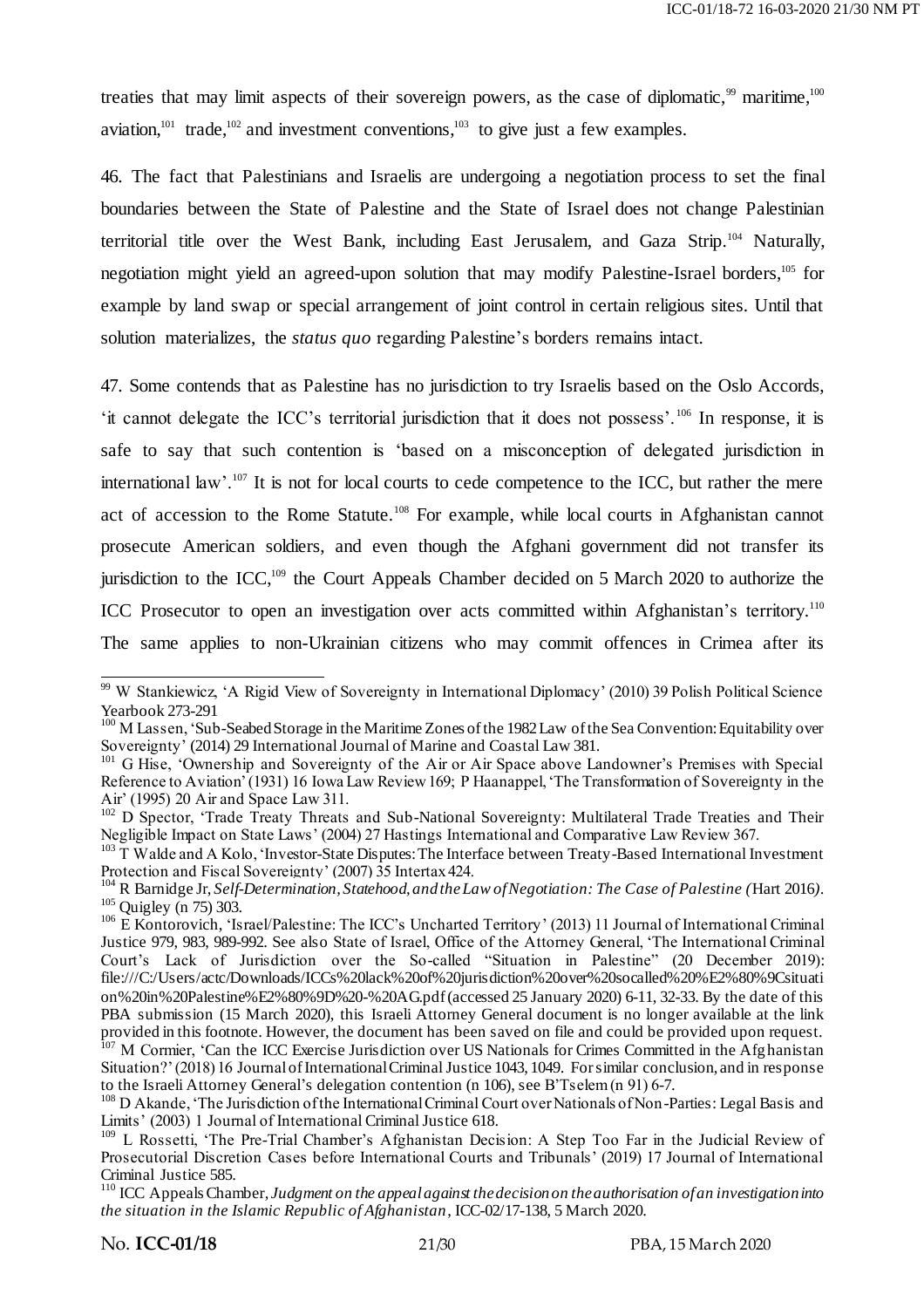incorporation to Russia and the subsequent declaration that Ukraine lodged to the ICC on 17 April 2014 under article 12(3) of the Rome Statute.<sup>111</sup> As Monique Cormier aptly puts it:

[B]y ratifying the Rome Statute, the state in question has agreed to delegate to the ICC some of its sovereign rights and powers. In particular, the state has delegated certain powers of adjudication and enforcement which the Court may exercise in accordance with the territoriality and nationality principles enshrined in Article 12 of the ICC Statute. As the ICC is an independent international organization exercising delegated powers, the States Parties do not retain any control over how the Court exercises its jurisdiction, which is governed by the framework of the Statute.<sup>112</sup>

48. Israel wrongly speculates that the ICC may not adjudicate in Palestine's territory following the Monetary Gold principle as the question of boundaries was left for the permanent status negotiation under the Oslo Accords.<sup>113</sup> Based on this principle,<sup>114</sup> if the Court decides to have jurisdiction in the territory of Palestine, that implies determining not only Palestine's borders, but also those of Israel. Such determination, as the miscomprehended claim continues, would affect the territory of the State of Israel and perpetrators of crimes therein against the will of Israel as a non-State party to the Rome Statute. This speculation does not hold water, too, as the ICC would not determine Palestine's borders by itself, but it would rather adjudicate in a territory of a State with pre-defined borders. In this context, Dapo Akande pointed out that:

Even if one assumes that the Monetary Gold doctrine applies to all international law tribunals, it will not, in most cases, be violated by the exercise of jurisdiction by the ICC over nationals of non-parties in respect of official acts done pursuant to the policy of that non-party. The Monetary Gold doctrine does not prevent adjudication of a case simply because that case implicates the interests of nonconsenting third parties or because a decision may cast doubt on the legality of actions of third-party states.<sup>115</sup>

## **2. Citizenship/Nationality Law Links Palestinian People to a Specific Space**

49. Regarding the population of Palestine, all States, including Israel itself, view and treat permanent inhabitants of the West Bank, including East Jerusalem (with some variations as we shall see below), and Gaza Strip, as Palestinian citizens.<sup>116</sup> Those citizens hold Palestinian passports and are treated as citizens of Palestine in all States, including States that do not officially recognize Palestine's Statehood.<sup>117</sup> Diplomatic missions of various States, for instance, issue entry visas on Palestinian passports similar to passports of other States.

 <sup>111</sup> ICC Office of the Prosecutor, *Report on Preliminary Examination Activities 2017* (4 December 2017) 20-21.  $112$  Cormier (n 107) 1052-1053 (footnote omitted).

<sup>113</sup> Israeli Attorney General Memorandum (n 106) 16-20, 30.

<sup>&</sup>lt;sup>114</sup> T Thienel, 'Third States and the Jurisdiction of the International Court of Justice: The Monetary Gold Principle' (2014) 57 German Yearbook of International Law 321; Akande (n 108) 635-640.

 $115$  Akande (n 108) 635 (footnotes omitted).

<sup>&</sup>lt;sup>116</sup> A Azzam, 'Palestinian (Non)Citizenship' (2019) 73 Middle East Journal 573.

<sup>&</sup>lt;sup>117</sup> A Grossman, 'Nationality and the Unrecognized State' (2001) 50 International and Comparative Law Quarterly 849.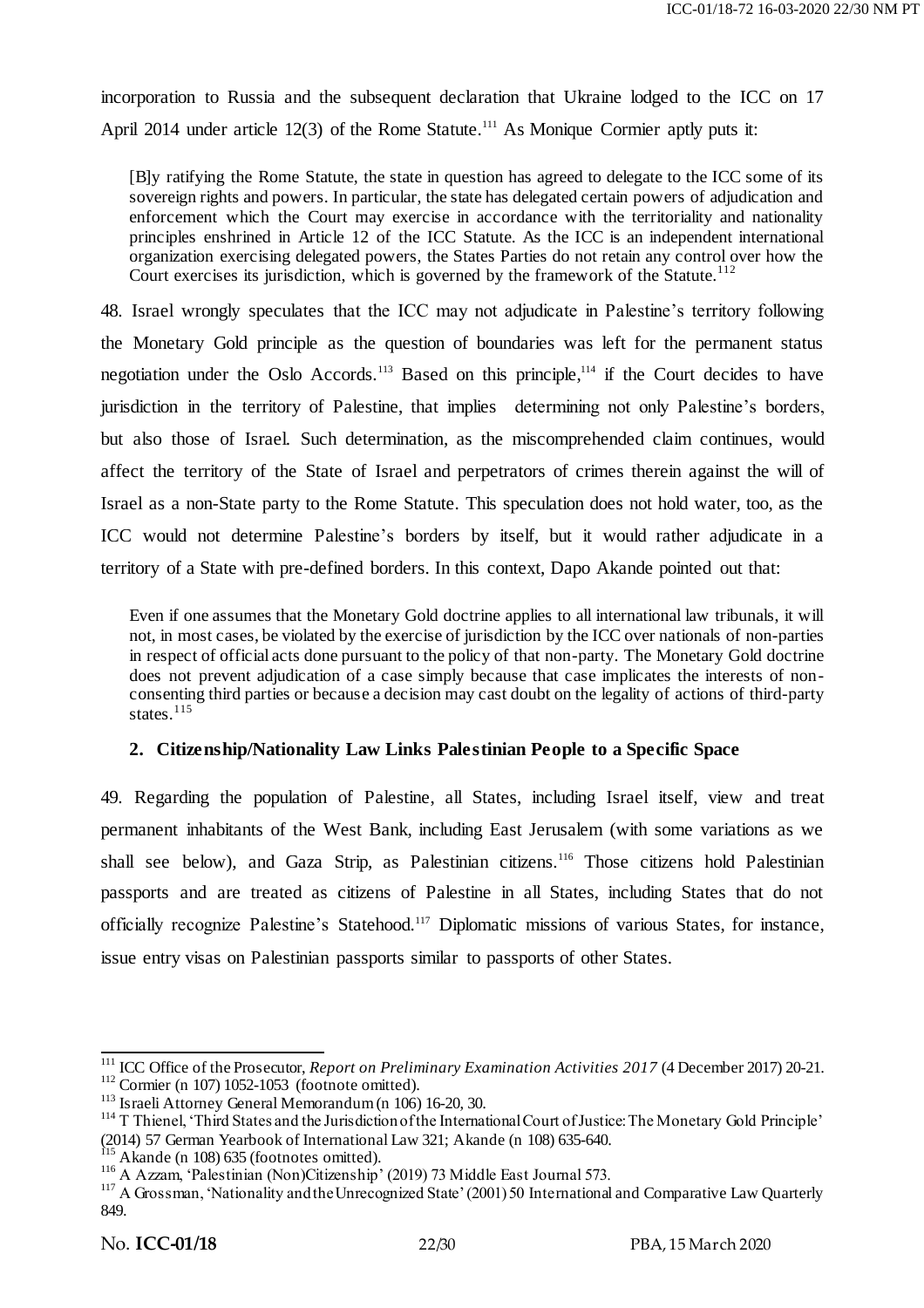50. Palestinians enjoy citizens' rights within the territory of the State of Palestine. As citizens, unlike foreigners, Palestinians can vote in legislative elections and be elected to parliament and municipal councils,<sup>118</sup> hold public office,<sup>119</sup> become ministers or judges,<sup>120</sup> own real estate,<sup>121</sup> join professional unions,<sup>122</sup> have unrestricted right to work in the private sector,<sup>123</sup> form political parties and establish civil society and professional associations.<sup>124</sup> The Palestinian government can exercise diplomatic protection, and it does so, on behalf of Palestinian citizens abroad under bilateral agreements with host countries through Palestinian diplomatic and consular missions.<sup>125</sup>

51. Citizenship binds individual citizens and the State for the purpose of granting rights and establishing obligations,<sup>126</sup> which is the case in the present situation. The lack of certain citizens' rights due to occupation does not undermine the existence of Palestinian citizenship, as a manifestation of Statehood.<sup>127</sup> Israeli occupation authorities have retained the ultimate decision on departure from the West Bank, restrict travel within the territory of Palestine through a system of checkpoints and permits, prohibit residence or building of houses in certain areas and deny Palestinians' right to bring their foreign spouses home. These Israeli practices constitute violations of human rights law and humanitarian law, but by no means affect the territorial entitlement of the State of Palestine in the West Bank, including East Jerusalem, and Gaza Strip.

52. Consequently, the status of some five-million West Bankers and Gazans is akin to the status of citizens belonging to sovereign States.<sup>128</sup> Palestinians may also be considered by other States and by international organizations as citizens for various legal purposes, for instance in cases involving private international law disputes,<sup>129</sup> refugee status determination (including *non-*

-

<sup>&</sup>lt;sup>118</sup> Decree Law No 1 of 2 September 2007 Concerning General Elections, Palestine Gazette No 72 (9 September 2007) 2, article 27 (parliamentary and presidential elections); Election of Local Councils Law No 10 of 15 August 2005, Palestine Gazette No 57 (18 August 2005) 79, article 7 (municipal elections).

 $119$  Civil Service Law No 4 of 28 May 1998, Palestine Gazette No 24 (1 July 1998, 20), article 24.

<sup>&</sup>lt;sup>120</sup> Judicial Authority Law No 1 of 14 May 2002, Palestine Gazette No 38 (5 September 2001) 279, article 16.

<sup>&</sup>lt;sup>121</sup> Law on Lease and Sale of Immovable Property by Foreigners No 40 of  $27$  January 1953 (applicable in the West Bank), Jordan Gazette No 1134 (16 February 1953) 558, article 3 (conditions for none-citizens to own real estate). <sup>122</sup> Legal Profession Law No of 24 January 1999, Palestine Gazette No 30 (10 October 1999) 5, article 3.

<sup>&</sup>lt;sup>123</sup> Labour Law No 7 of 30 April 2000, Palestine Gazette No 39 (25 November 2001) 7, article 14 (conditions for non-Palestinians to work in Palestine).

<sup>&</sup>lt;sup>124</sup> Associations Law No 1 of 16 January of 2000, Palestine Gazette, No 32 (29 February 2000) 71, article 1.

<sup>&</sup>lt;sup>125</sup> Palestine reaches bilateral agreements with various States on different matters, including trade, agriculture, communications, education, health, gas, migration, security, etc.

<sup>&</sup>lt;sup>126</sup> D Pingrey, 'Citizenship and Rights There-under' (1887) 24 The Central Law Journal 540; L Stratton, 'The Right to Have Rights: Gender Discrimination in Nationality Laws' (1993) 77 Minnesota Law Review 195; P Mindus, ‗Dimensions of Citizenship' (2014) 15 German Law Journal 735; U Davy, ‗How Human Rights Shape Social Citizenship: On Citizenship and the Understanding of Economic and Social Rights' (2014) 13 Washington University Global Studies Law Review 201.

<sup>&</sup>lt;sup>127</sup> M Qafisheh, 'Palestinian Citizenship Law: A Proposal', Yearbook of Islamic and Middle Eastern Law (forthcoming 2020).

<sup>&</sup>lt;sup>128</sup> M Qafisheh, 'Who Has the Right to Become a Palestinian Citizen? An International Law Analysis' (2017) 18 Yearbook of Islamic and Middle Eastern Law 112, 115-136.

<sup>129</sup> A Dawwas, *Conflict of Laws in Palestine* (Dar Al-Shorok 2001).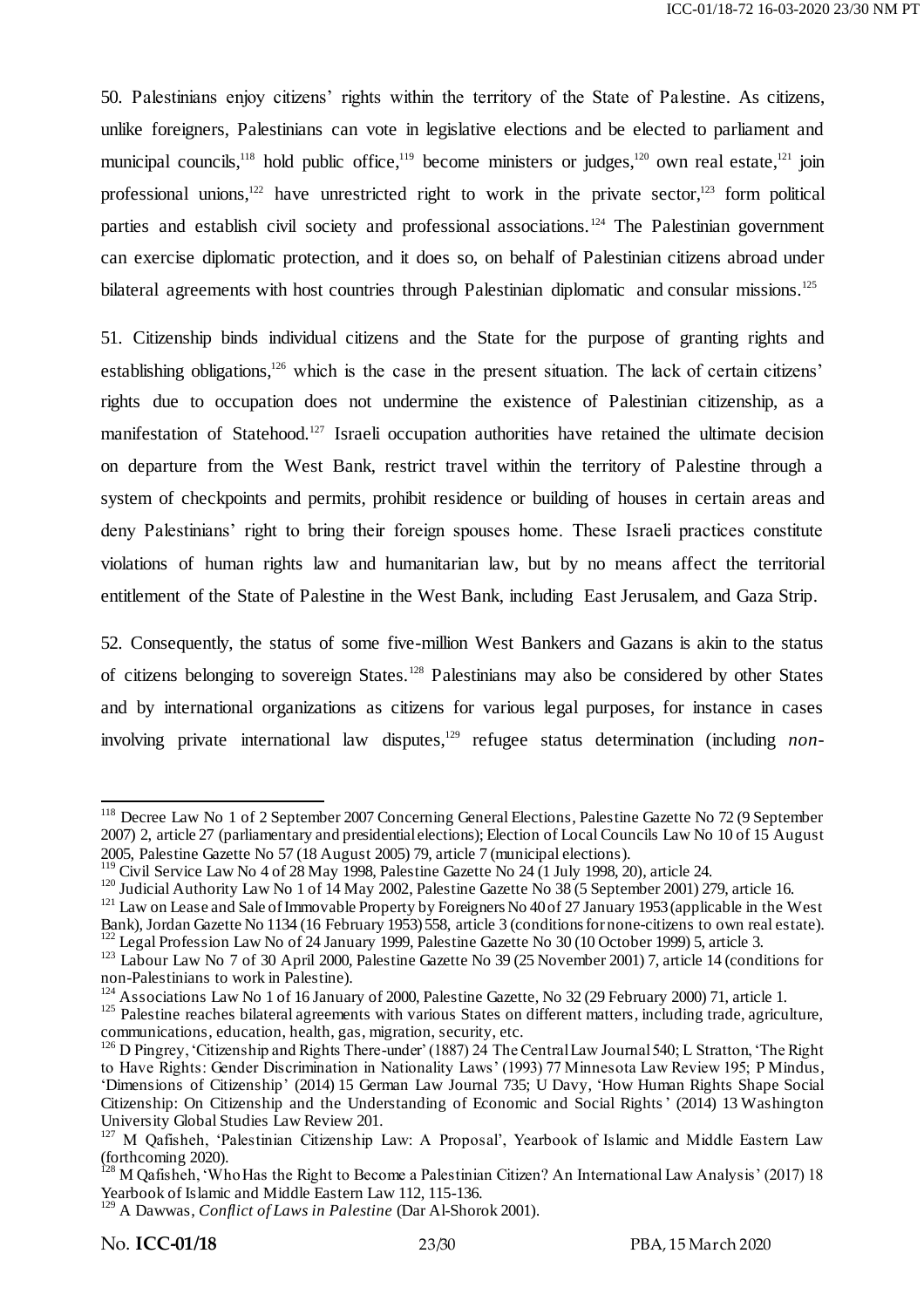*refoulement*),<sup>130</sup> and election or appointment as member representatives or staff of international or regional organizations.<sup>131</sup> Even in East Jerusalem, Israel does not treat Palestinian inhabitants as Israeli citizens. Palestinian East Jerusalemites, for example, are not eligible by law to take part in Israeli parliamentary elections.<sup>132</sup> On the contrary, East Jerusalemites were empowered, according to Protocol II on Elections annexed to the Israel-Palestinian Interim Agreement of 1995 (article 2 of the Agreement), to vote in Palestinian presidential and parliamentary elections; which they did in 1996 (general elections)<sup>133</sup> and in 2006 (parliamentary elections).<sup>134</sup>

53. Having a permanent population linked to a defined territory meets Statehood requirements set out in article 1 of the Montevideo Convention on the Rights and Duties of States of 26 December 1933,<sup>135</sup> which generally reflects international custom.<sup>136</sup> Population's citizenship, in turn, constitutes not only a ground for ICC's *ratione personae* jurisdiction, but also a foundation for *ratione loci* competence as the population inherently corresponds to a fixed territory. The Court will face self-contradiction if it decides to exercise personal jurisdiction over citizens of a State (article  $12(2)(b)$  of the Statute) while ignoring the locus of their land, the very factor that activates citizenship's entitlement. As Ian Brownlie puts it, 'the population follows the change of sovereignty in matters of nationality'.<sup>137</sup> The ICC's unlikely opposition to adjudicate based on the absence of statehood argument may preclude the Court from going after Palestinian citizens who may commit crimes in the future not based on *ratione loci* jurisdiction, but also in relation to *ratione personae,* as there would be no basis for prosecuting stateless individuals (in the hypothetical cases of committing crimes outside ICC member States). Yet, if the ICC decides to prosecute Palestinians solely based on personal jurisdiction, that would put the Court at odds with its mandate to ensure accountability for the most serious crimes based on objective criteria.

<sup>.</sup> <sup>130</sup> M Qafisheh and V Azarov, 'Article 1D', in A Zimmerman (ed), *The 1951 Convention Relating to the Status of Refugees and Its 1967 Protocol: A Commentary* (OUP 2011) 537-569.

 $^{131}$  On 2 April 2014, Palestine became party to, among other treaties, the Convention on the Rights of the Child of 20 November 1989, 1577 UNTS 3 (1990). As such, Palestine can nominate its citizens, and it did at least once, as members to the UN Committee on the Rights of the Child in accordance with article 43(2) which provides that the ‗members of the Committee shall be elected by States Parties from among *their nationals*' (emphasis added). <sup>132</sup> Qafisheh (n 128) 136-141.

<sup>133</sup> Central Elections Commission, *Democracy in Palestine: Palestinian General Elections for the President of the Palestinian National Authority and Members of Palestinian Legislative Council* (1996) 43-44.

<sup>134</sup> Central Elections Commission, *Report: Second Parliamentary Elections—25 January 2006* (2006) 67-74. <sup>135</sup> 165 League of Nations Treaty Series 19 (1936).

<sup>&</sup>lt;sup>136</sup> T Grant, 'Defining Statehood: The Montevideo Convention and its Discontents' (1999) 37 Columbia Journal of Transnational Law 403; D Wong, 'Sovereignty Sunk? The Position of 'Sinking States' at International Law' (2013) 14 Melbourne Journal of International Law 1, 8.

<sup>&</sup>lt;sup>137</sup> I Brownlie, 'The Relations of Nationality in Public International Law' (1963) *The British Year Book of International Law* 284, 220.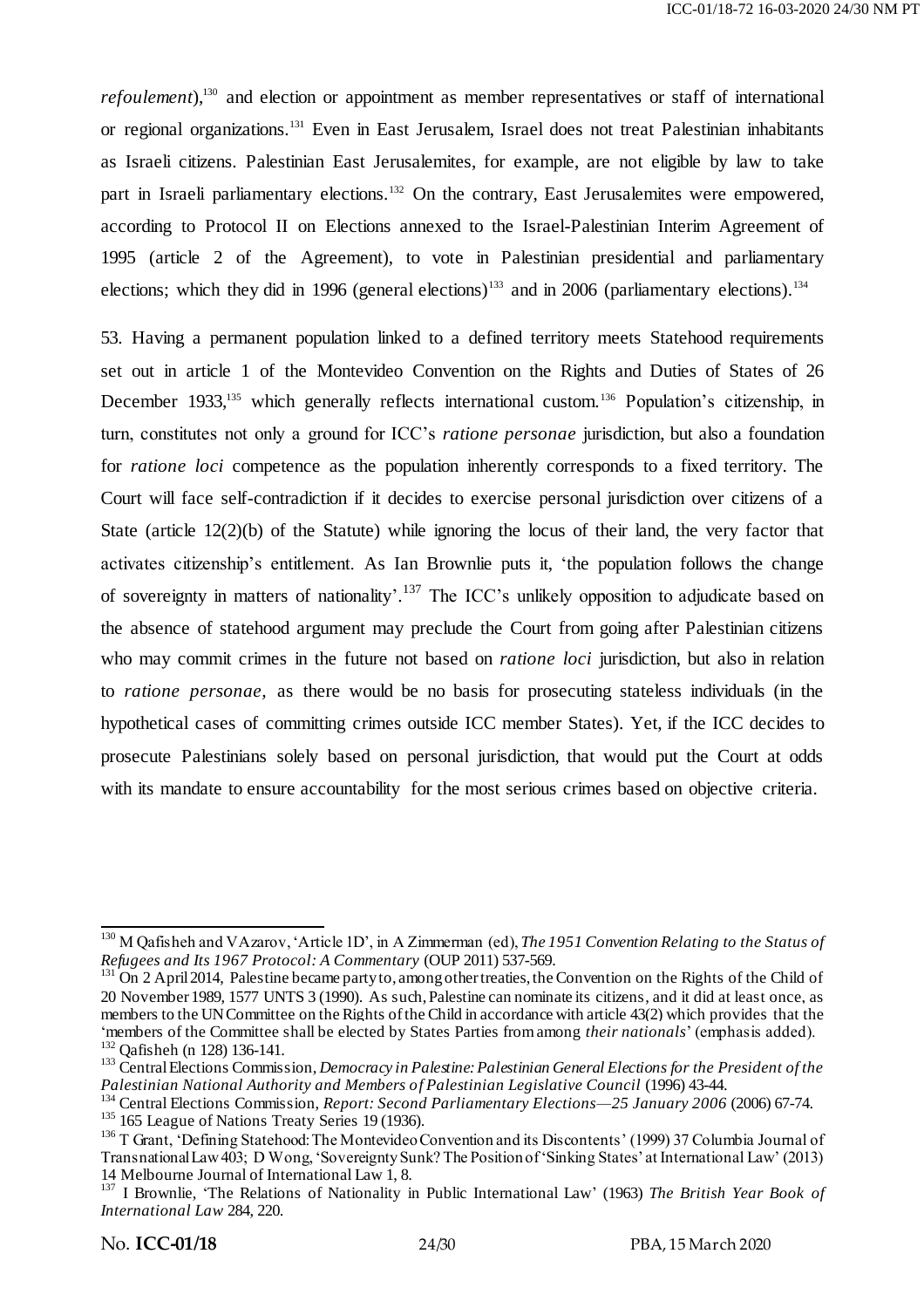#### **3. Law of Treaties Establishes Obligations on Palestine within a Fixed Territory**

54. Treaty law reaffirms the *de jure* existence of Palestine, as a State, *vis-à-vis* other States within a defined territorial scope.<sup>138</sup> The accession of Palestine over the past decade to over a hundred treaties indicates inter-State relations within defined territorial rights and duties.<sup>139</sup> UNESCO treaties, such as the Convention concerning the Protection of World Cultural and Natural Heritage of 16 November 1972,<sup>140</sup> which Palestine signed on 8 December 2011,<sup>141</sup> establishes rights and duties for States within territorial limits.<sup>142</sup> In this context, three cultural sites in Palestine's territory were placed on the UNESCO World Heritage List:<sup>143</sup> Church of the Nativity and Pilgrimage Route in Bethlehem (2012),<sup>144</sup> Battir Landscape in South Jerusalem  $(2014)$ ,<sup>145</sup> and Hebron Old Town  $(2017)$ .<sup>146</sup> Pursuant to its 2015 accession to the Basel Convention on the Control of Transboundary Movements of Hazardous Wastes and their Disposal of 22 March 1989,<sup>147</sup> Palestine communicates with the Convention's Secretariat regarding certain violations within a fixed scope. <sup>148</sup> The acceptance of Palestine as a member State in the four Geneva Conventions of 12 August  $1949<sup>149</sup>$  as of 2 April 2014, establishes obligations on Palestine with regard to armed conflicts in its territory. After Palestine's accession, State Parties to the Vienna Convention on Diplomatic Relations of 18 April 1961,<sup>150</sup> and Vienna Convention on Consular Relations of 23 April 1963,<sup>151</sup> have (re-)established diplomatic and consular missions in the territory of Palestine based on these two instruments. The ICJ is treating Palestine as a State in the case relating to US Embassy Re-location by receiving its application.<sup>152</sup> State Parties to the Rome Statute deal with Palestine as a State for the

 $\overline{\phantom{a}}$ <sup>138</sup> B Al-Zoughbi, ‗The *de jure* State of Palestine under Belligerent Occupation: Application for Admission to the United Nations', in Qafisheh (n 75) 162-185.

<sup>&</sup>lt;sup>139</sup> S Sakran and M Hayashi, 'Palestine's Accession to Multilateral Treaties: Effective Circumvention of the Statehood Question and its Consequences' (2017) 25 Journal of International Cooperation Studies 81. <sup>140</sup> 1037 UNTS 151 (1984).

<sup>&</sup>lt;sup>141</sup> Entered into force with regard to Palestine 8 March 2012.

<sup>&</sup>lt;sup>142</sup> L Johnson, 'Palestine's Admission to UNESCO: Consequences within the United Nations' (2012) 40 Denver Journal of International Law and Policy 118.

<sup>&</sup>lt;sup>143</sup> D Keane and V Azarov, 'UNESCO, Palestine and Archaeology in Conflict' (2013) 41 Denver Journal of International Law and Policy 309.

<sup>144</sup> World Heritage List (WHL), *Birthplace of Jesus: Church of the Nativity and the Pilgrimage Route, Bethlehem* (UNESCO 2012).

<sup>145</sup> WHL, *Palestine: Land of Olives and Vines–Cultural Landscape of Southern Jerusalem, Battir* (UNESCO 2014). <sup>146</sup> WHL, *Hebron/Al-Khalil Old Town* (UNESCO 2017).

 $147$  1673 UNST 57 (1999); entered into force with regard to Palestine 2 January 2015.

<sup>&</sup>lt;sup>148</sup> S Abdel-Qader and T Roberts-Davis, 'Toxic Occupation: Leveraging the Basel Convention in Palestine' (2018) Journal of Palestine Studies 28.

<sup>&</sup>lt;sup>149</sup> 75 UNTS (1950) 31, Convention I; 75 UNTS 85 (1950) Convention II; 75 UNTS 135 (1950) Convention III; 75 UNTS 287 (1950), Convention IV. The four conventions entered into force with regard to Palestine 2 April 2014.  $150$  500 UNTS 95 (1964); entered into force with regard to Palestine 2 April 2014.

<sup>&</sup>lt;sup>151</sup> 596 UNTS 261 (1967); entered into force with regard to Palestine 2 April 2014.

<sup>&</sup>lt;sup>152</sup> B Al-Zoughbi, 'The Relocation of the U.S. Embassy from Tel Aviv to Jerusalem (Palestine v. United States of America): A Commentary on the Merits of the Case, Jurisdiction of the International Court of Justice and Admissibility of Palestine's Application' (2019) 4 University of Bologna Law Review 114; J Galbraith, 'Palestine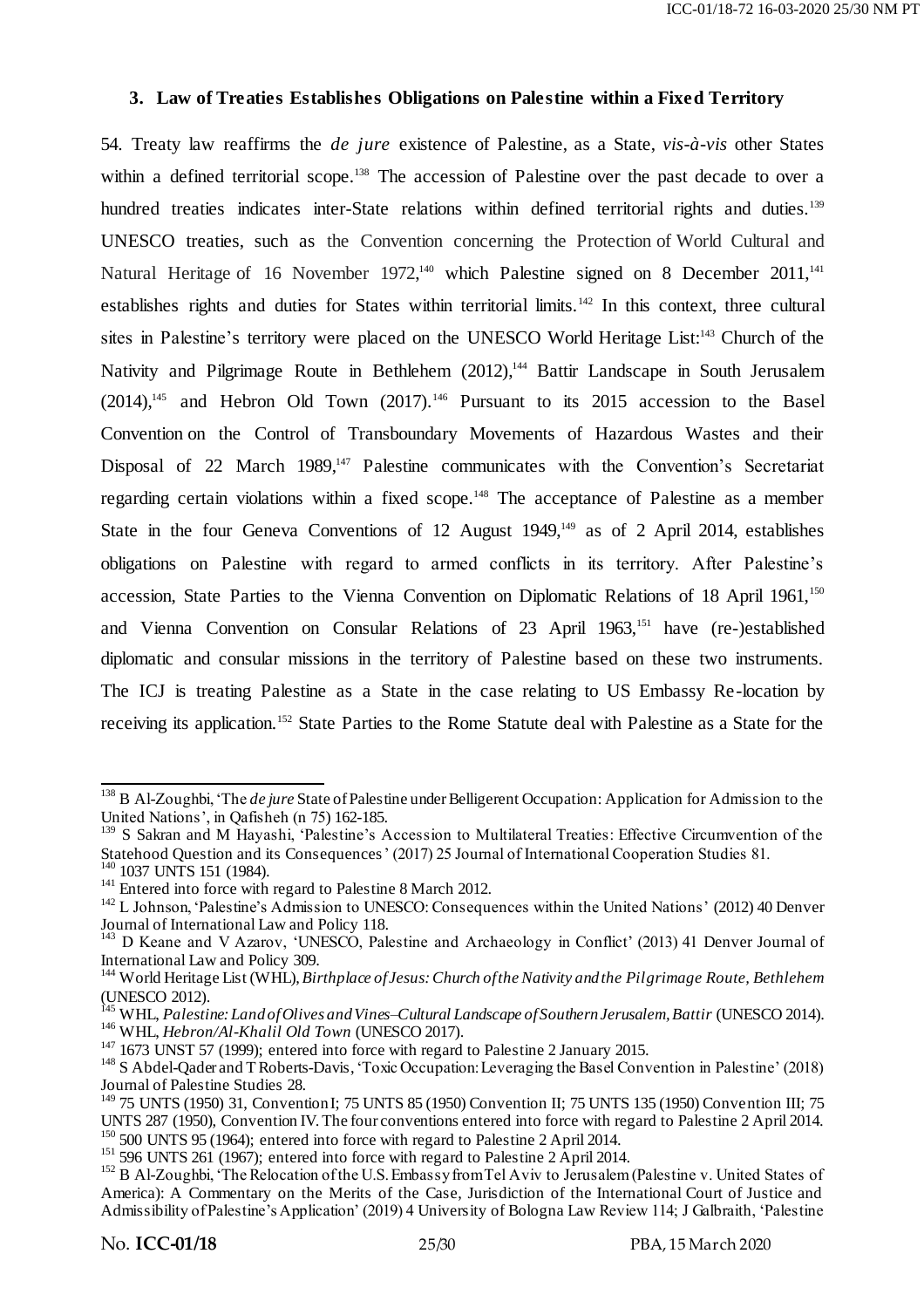purpose of activities of the ICC Assembly State Parties. <sup>153</sup> Following Palestine's signature of the United Nations Convention on the Law of the Sea of 10 December 1982,<sup>154</sup> one out of two neighbouring States that share coastlines with Palestine, namely Egypt, has agreed on maritime demarcation of its territorial sea, and, subsequently, on other offshore-measured maritime areas (e.g. Contiguous Zone, Continental Shelf, Exclusive Economic Zone), with the State of Palestine.<sup>155</sup> All these treaties, and many others, are indicative of a defined State's territory.

55. The territory of the State of Palestine has been particularly acknowledged in recent practice of the United Nations human rights bodies after Palestine's accession to seven core human rights conventions and eight protocols.<sup>156</sup> Treaty bodies have requested Palestine to undertake a series of actions arising from its obligations, which cannot be undertaken except within a defined territorial proper. Thus far, Palestine's State reports were received by four United Nations committees: Committee on the Elimination of All Forms of Discrimination against Women  $(CEDAW)$ ,<sup>157</sup> Committee on the Elimination of All Forms of Racial Discrimination  $(CERD)$ ,<sup>158</sup> Committee on the Rights of the Child,<sup>159</sup> and Committee on the Rights of Persons with Disabilities.<sup>160</sup> Two of these committees discussed Palestine State's reports and issued concluding observations in which both committees requested the State of Palestine to implement related provisions within specific territorial limits:<sup>161</sup> CEDAW in 2018<sup>162</sup> and CERD in 2019.<sup>163</sup>

56. Palestine has been admitted as a State party on 10 April 2019 to the individual complaints mechanisms of three human rights treaty monitoring bodies. This came pursuant to the State's accession to the Optional Protocol to the Convention on the Rights of the Child of 19 December 2011,<sup>164</sup> Optional Protocol to the Convention on the Elimination of All Forms of Discrimination against Women of 6 October 1999,<sup>165</sup> and Optional Protocol to the Convention of Persons with Disabilities of 30 March 2007.<sup>166</sup> Under these protocols, individuals who claim rights violations

Brings a Case against the United States in the International Court of Justice at a Fraught Time for U.S.-Palestine Relations' (2019) 113 American Journal of International Law 143.

<sup>&</sup>lt;sup>153</sup> ICC, 'Bureau of the Assembly of State Parties: Eighteenth Meeting' (4 December 2018).

<sup>&</sup>lt;sup>154</sup> 1833 UNTS 3 (1994); entered into force with regard to Palestine 2 January 2015.

<sup>&</sup>lt;sup>155</sup> Palestine Officials Take Steps to Demarcate Maritime Borders', Middle East Monitor (8 October 2019).

<sup>&</sup>lt;sup>156</sup> M Qafisheh and O Awawdah, 'The Enforcement of International Human Rights at the National Level: The Case of Palestine', International Review of Law (forthcoming 2020).

<sup>&</sup>lt;sup>157</sup> UN Doc. CEDAW/C/PSE/1, 24 May 2017.

<sup>158</sup> UN Doc. CERD/C/PSE/1-2, 16 October 2018.

<sup>&</sup>lt;sup>159</sup> UN Doc. CRC/C/PSE/1, 25 March 2019.

<sup>&</sup>lt;sup>160</sup> UN Doc. CRPD/C/PSE/1, 14 June 2019.

<sup>&</sup>lt;sup>161</sup> M O'Flaherty, 'The Concluding Observations of United Nations Human Rights Treaty Bodies' (2006) 6 Human Rights Law Review 27.

 $162$  UN Doc. CEDAW/C/PSE/CO/1, 25 July 2018.

<sup>&</sup>lt;sup>163</sup> UN Doc. CERD/C/PSE/CO/1-2, 29 August 2019.

<sup>&</sup>lt;sup>164</sup> UN Doc. A/RES/66/138, 27 January 2012; entered into force with regard to Palestine 10 April 2019.

<sup>&</sup>lt;sup>165</sup> 2131 UNTS 83 (2003); entered into force with regard to Palestine 10 April 2019.

<sup>&</sup>lt;sup>166</sup> 2518 UNTS 283 (2008); entered into force with regard to Palestine 10 April 2019.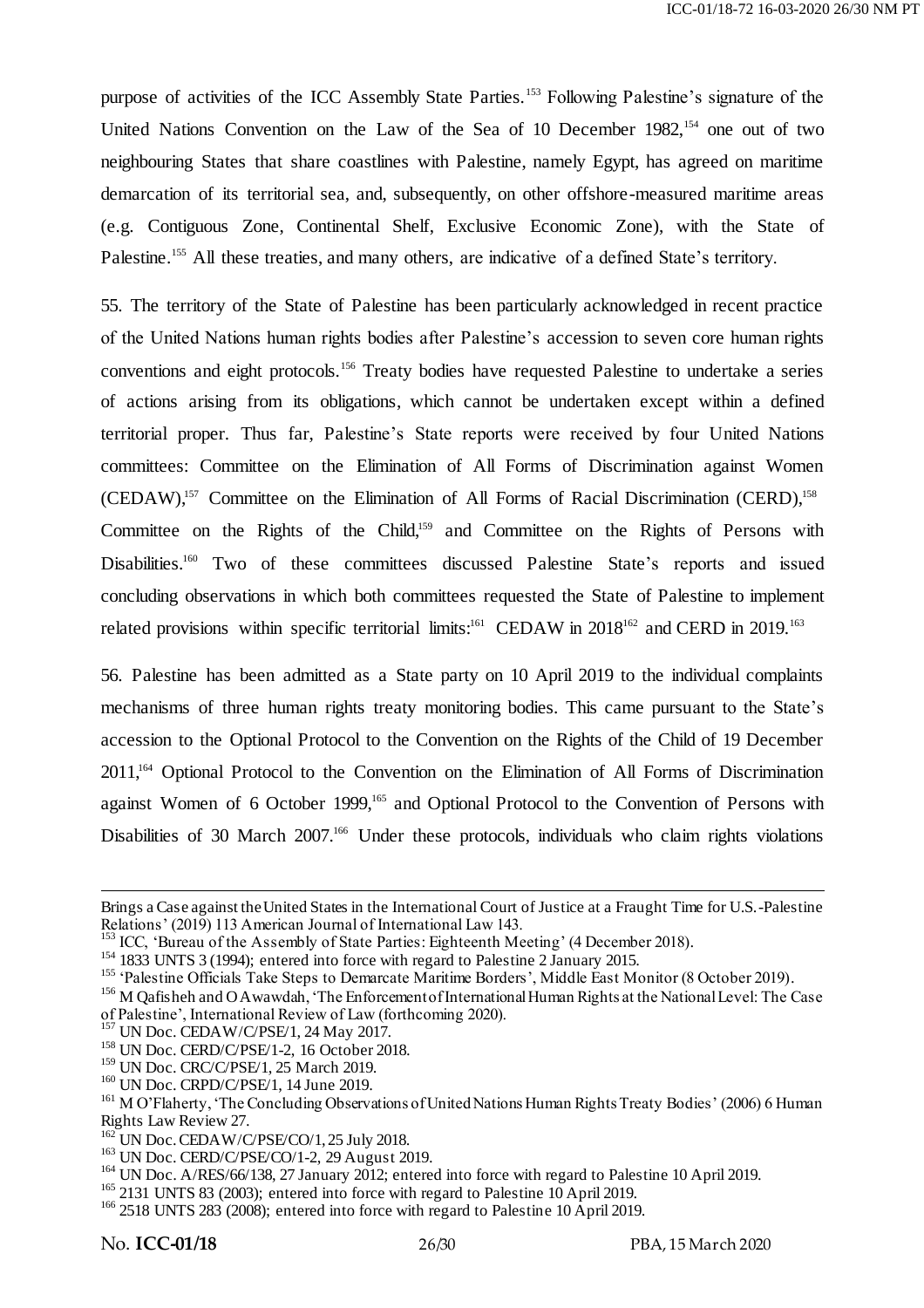anywhere in the territory of Palestine may file complaints against it as a State.<sup>167</sup> The ICC *ratione loci* is analogical to the jurisdiction of these treaty-bodies as such bodies perform quasijudicial functions while dealing with individual complaints, whereas (as the case of the ICC) there would be victims and perpetrators in a particular territory.<sup>168</sup>

57. On 12 December 2019, CERD decided that it has jurisdiction to decide in an inter-State complaint lodged by Palestine pertaining to racial discrimination practices alleged to be committed by Israel in the 1967-occupied territory of Palestine. <sup>169</sup> Human Rights Council Special Procedures receive individual complaints against, and communicate with, Palestinian authorities over violations occurred in Palestine.<sup>170</sup> Special Procedures visit Palestine and report on human rights situation under its territorial jurisdiction. <sup>171</sup> The Subcommittee on the Prevention of Torture, pursuant to the Optional Protocol on the Prevention of Torture of 18 December 2002 to which Palestine is party, $172$  announced its intention to visit Palestine to monitor torture in its territory and to urge it to set up a prevention mechanism.<sup>173</sup> If the territory of Palestine is not defined, where such State obligations and actions shall be performed?<sup>174</sup>

58. The above practices amount to customary international law,<sup>175</sup> which indicates the growing and effective recognition of Palestine's sovereignty within a defined territory.

#### **CONCLUSIONS AND RELIEF SOUGHT**

59. The forgoing submissions reveal that the territory of Palestine (i.e. the West Bank, including East Jerusalem, and Gaza Strip) is well-defined under international law and that the ICC needs not undertake such identification. Simply put, the *de jure* boundaries between the States of

<sup>172</sup> 2375 UNTS 237 (2006); entered into force with regard to Palestine 29 December 2017.

<sup>-</sup><sup>167</sup> M Schmidt, 'Individual Human Rights Complaints Procedures Based on United Nations Treaties and the Need for Reform' (1992) 41 International and Comparative Law Quarterly 645.

<sup>&</sup>lt;sup>168</sup> P Oertly, 'Fifteen Years of Individual Human Rights Complaints to the United Nations: The New Zealand Experience' (2005) 2 New Zealand Yearbook of International Law 1; I Atak and L Giffin, 'Canada's Treatment of Non-Citizens through the Lens of the United Nations Individual Complaints Mechanisms' (2018) 56 Canadian Yearbook of International Law 292.

<sup>&</sup>lt;sup>169</sup> UN Doc. CERD/C/100/5, 12 December 2019.

<sup>&</sup>lt;sup>170</sup> Report Submitted by the Special Representative of the Secretary-General on the Situation of Human Rights Defenders on Her Mission to Israel and the Occupied Palestinian Territory, 5–11 October 2005, UN Doc. E/CN.4/2006/95/Add.3, 10 March 2006, 21.

<sup>&</sup>lt;sup>171</sup> UN Doc. E/CN.4/2005/72/Add.4, 2 February 2005 (visit of the Special Rapporteur on Violence against Women, its Causes and Consequences to Palestine); UN Doc. E/CN.4/2006/95/Add.3, 10 March 2006 (visit of the Special Representative of the Secretary-General on the Situation of Human Rights Defenders to Palestine).

<sup>&</sup>lt;sup>173</sup> Office of the United Nations High Commissioner for Human Rights, 'UN torture prevention body to visit Argentina, the State of Palestine, and Sri Lanka in 2019' (Geneva, 8 March 2019).

<sup>&</sup>lt;sup>174</sup> A Panepinto, 'Jurisdiction as Sovereignty over Occupied Palestine: The Case of Khan-al-Ahmar' (2017) 26 Social & Legal Studies 311.

<sup>&</sup>lt;sup>175</sup> R Scoville, 'Finding Customary International Law' (2016) 101 Iowa Law Review 1893; B Chimni, 'Customary International Law: A Third World Perspective' (2018) 112 American Journal of International 1; Y Tan, 'The Identification of Customary Rules in International Criminal Law' (2018) 34 Utrecht Journal of International and European Law 92.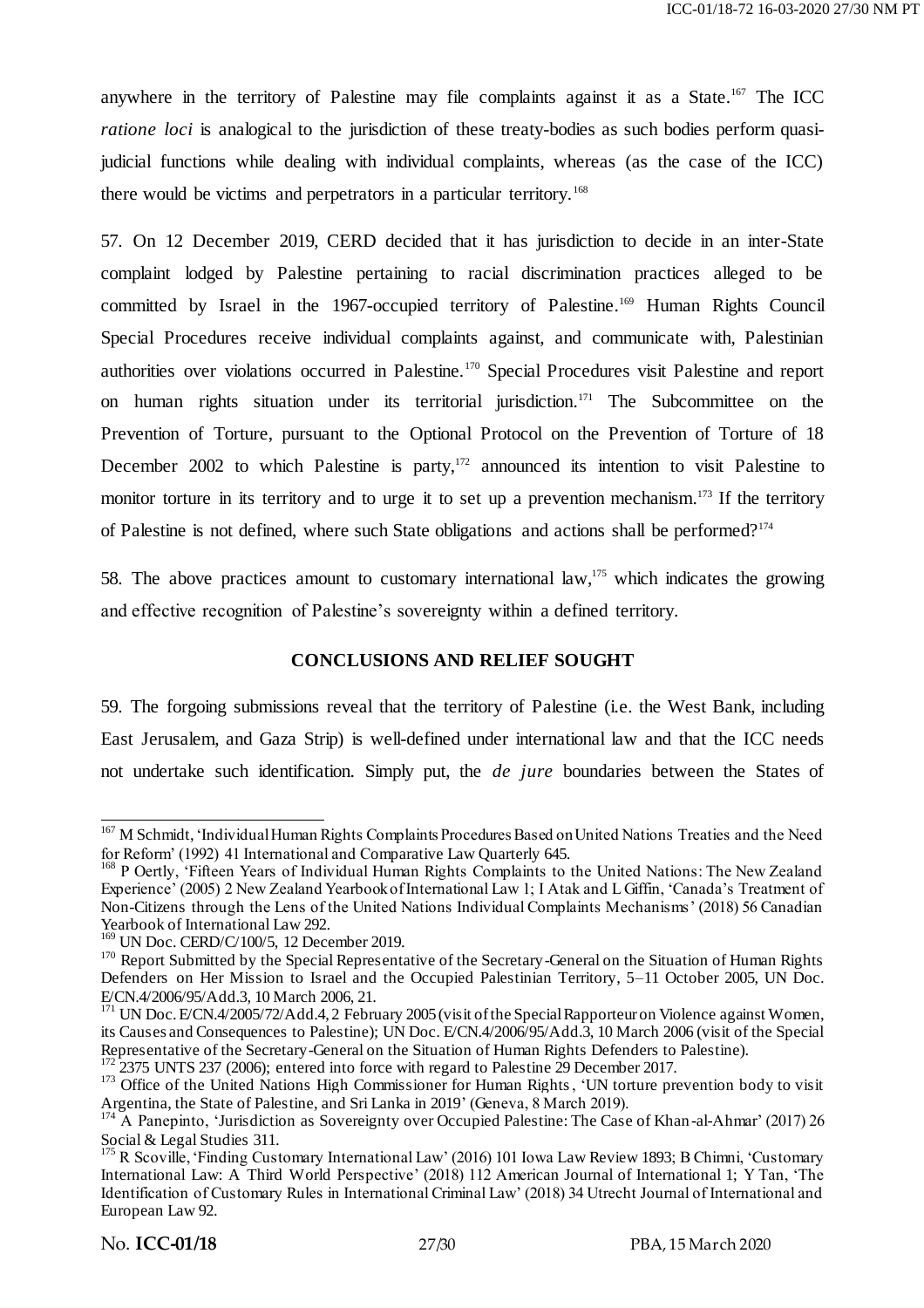Palestine and Israel with regard to the West Bank arose from the line that was drawn by the armistice agreement signed between Israel and Jordan on 3 April 1949, commonly known as the ‗Green Line'. This line sets the legal demarcation of the West Bank borders, including East Jerusalem. By the same token, the borders between Palestine and Israel in relation to the Gaza Strip follows the line demarcated by the armistice agreement concluded between Israel and Egypt on 24 February 1949. Both lines were crossed by Israeli occupying troops in June 1967.

60. Notwithstanding that the armistice lines were initially delimited for ceasefire purposes on *de facto* basis during the 1948-1949 war, they have been converted into *de jure*-fixed frontiers by the passage of time over seventy years, coupled with the persistent international recognition as manifested by consistent fifty-year practice of States. Thus, the ICC may exercise its *ratione loci* jurisdiction within the scope of the territorial limits demarked by the 1949 agreements.

61. The Court Pre-Trial Chamber I's unlikely rejection to authorise the Prosecutor to open investigation and ultimately adjudicate in Palestine's territory owing to 'undefined borders' would render Palestine's ICC membership as a State Party to the Rome Statute since 2015 absurd. Similarly, in that scenario, the Prosecution's competence to investigate acts occurring on Israeli territory would be rendered questionable even if Israel ratifies the Rome Statute because Israel's territory is undefined too, as its frontiers inherently correlate to Palestine's borders.

62. Deciding that the ICC possesses no territorial jurisdiction in Palestine shall therefore lead to logical and legal contradictions. It would be unreasonable for the Court to accept Palestine as a State Party to the Rome Statute, namely by ICC Member States, and to reject jurisdiction in Palestine by Chamber judges. Also, accepting the prosecution of Palestinian citizens based on *ratione personae* jurisdiction under article 12, paragraph 2(b) of the Statue, while rejecting the prosecution of others (including Israeli citizens) according to *ratione loci* as specified in article 12, paragraph 2(a), might lead to *de facto* discrimination in treating perpetrators who commit crimes that derive their authority from the same source, that is Palestine's ICC membership. Such discrimination may run counter to article 21(3) of the Statute which stipulates that:

The application and interpretation of law [...] must be consistent with internationally recognized human rights, and be without any adverse distinction founded on grounds such as [...] national, ethnic or social origin [...] or other status.

63. Deciding that the Court has no territorial jurisdiction in Palestine will open the door for, and may encourage, the commission of further crimes in the territory of an ICC Member State. It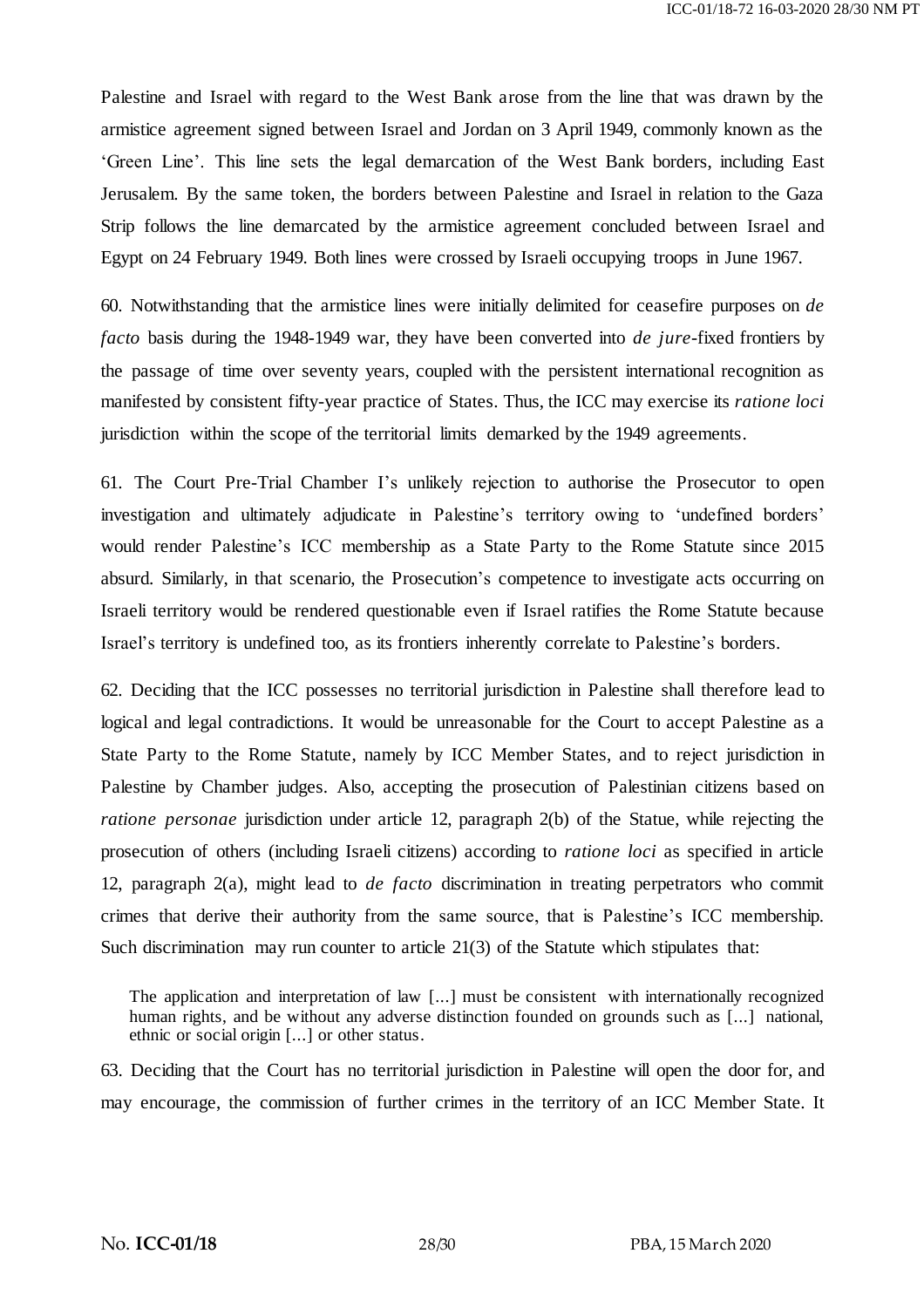will weaken the Court's deterrent function in preventing atrocities prohibited by the Rome Statute whose perpetrators for long enjoyed impunity due to the absence of accountability.<sup>176</sup>

64. It appears that the doubts that have been cast by Israel (and some of its proponent jurists and supporting governments) on Palestine's sovereignty prompted the ICC Prosecutor to refer the question of Palestine's territorial scope to the ICC Pre-Trial Chamber I. Such doubts reflect a fading proposition built on the claim of missing sovereign in the West Bank and Gaza Strip.<sup>177</sup> In the past, this has led to arguments pertaining to non-applicability of Geneva Conventions<sup>178</sup> or human rights treaties in Palestine,<sup>179</sup> legality of the wall that Israel erected in the West Bank,<sup>180</sup> legitimacy of Israeli settlements,<sup>181</sup> and justifications for denying the right of return for refugees,<sup>182</sup> to name just a few contentions. Such attempts have been overwhelmingly rejected by the international community, represented by the General Assembly, Security Council, Human Rights Council and Treat Bodies, International Court of Justice, global and regional institutions, such as UNESCO, ICRC, European Union and the vast majority of States. There is no reason to believe that the ICC would depart from the established positions of the international community.

65. Questioning the current territorial scope of Palestine may trigger an alternative: extending that territory to areas that were allotted to the Arab State by United Nations Partition Resolution 181 (II) of 29 November 1947 based on which the State of Israel proclaimed its independence in May 1948.<sup>183</sup> In fact, the PLO's acceptance to limit Palestine's territory to the 1967-occupied land constitutes a major concession from the Palestinian standpoint.<sup>184</sup> In case Israel continues to reject the compromised sovereignty that the PLO accepted, then this may imply that the territorial conflict is unsettled. That may empower the State of Palestine to legally reclaim the land that Israeli forces seized during the 1947-1949 war, while such claim by no means

-

<sup>&</sup>lt;sup>176</sup> B'Tselem (n 91) 20-21.

<sup>&</sup>lt;sup>177</sup> Y Blum, 'The Missing Reversioner: Reflections on the Status of Judea and Samaria' (1968) 3 Israel Law Review 279.

<sup>&</sup>lt;sup>178</sup> M Shamgar, 'The Observance of International Law in the Administered Territories' (1971) 1 Israel Yearbook on Human Rights 262.

<sup>&</sup>lt;sup>179</sup> O Ben-Naftali and Y Shani, 'Living in Denial: The Application of Human Rights in the Occupied Territories' (2004) 37 Israel Law Review 17.

<sup>&</sup>lt;sup>180</sup> G Watson, 'The "Wall" Decisions in Legal and Political Context' (2005) 99 American Journal of International Law 6.

<sup>&</sup>lt;sup>181</sup> M Galchinsky 'The Jewish Settlements in the West Bank: International Law and Israeli Jurisprudence' (2004) 9 Israel Studies 115.

<sup>&</sup>lt;sup>182</sup> R Lapidoth, 'The Right of Return in International Law, with Special Reference to the Palestinian Refugees' (1986) 16 Israel Yearbook on Human Rights 103.

<sup>&</sup>lt;sup>183</sup> The day on which Israel was proclaimed as a State, Eliahu Epstein, the first Israeli Ambassador to the United States, wrote to US President Harry STruman that the State has been proclaimed ‗within the frontiers approved by the General Assembly of the United Nations in its Resolution of November 29, 1947'. This letter, dated 14 May 1948, can be found at Truman Library via this link: ht[tps://www.trumanlibrary.gov/library/research-files/eliahu](https://www.trumanlibrary.gov/library/research-files/eliahu-epstein-harry-s-truman-attatchments-re-recognition-israel)[epstein-harry-s-truman-attatchments-re-recognition-isra](https://www.trumanlibrary.gov/library/research-files/eliahu-epstein-harry-s-truman-attatchments-re-recognition-israel)el (accessed 15 March 2020).

<sup>&</sup>lt;sup>184</sup> S Erikat, 'Palestine Liberation Organization Legal Brief in Support of Recognition of the State of Palestine', in Qafisheh (n 75) 14-29.